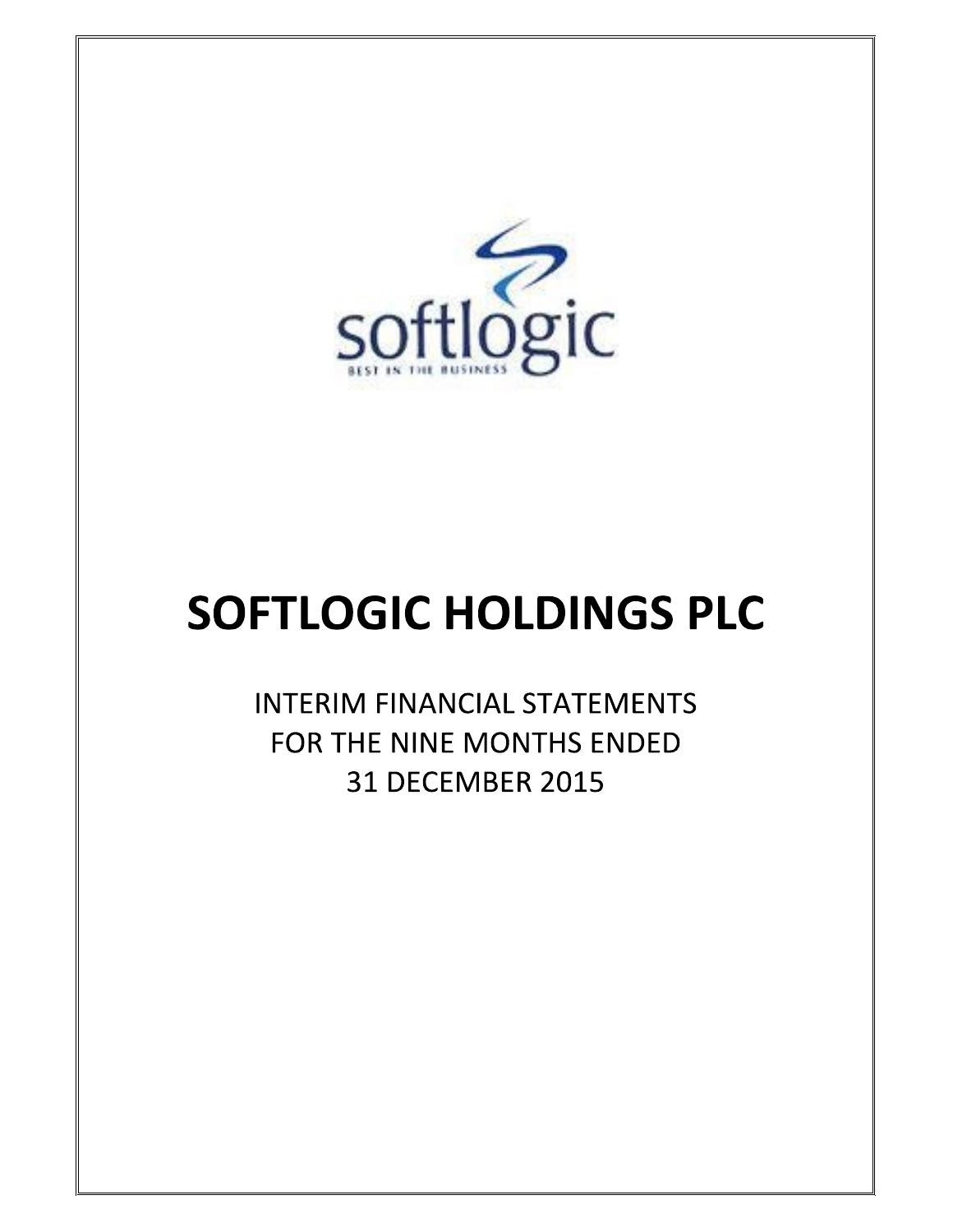# **Dear Shareholders,**

I am pleased to report the third quarter financial results of FY2015/16. Quarterly Group Revenue reported a strong growth of 43.8% to near Rs. 16.0 Bn while the cumulative revenue increased 51.7% to Rs. 42.1 Bn. Contributors to the Group's outstanding performance were primarily derived from its fully owned subsidiaries in the Retail (33.3% contribution to Group topline) and ICT (29.7% of Group revenue) sectors followed by Healthcare Services  $(17.3\%)$  and Financial Services  $(16.0\%)$ . We are yet to reach full potential of our Leisure sector with our 5-star city hotel to be opened, perhaps, by mid-2016. The sales team of the automotive sector is taking aggressive sales effort and cost cutting measures to enhance bottom line.

Consolidated Gross Profit was Rs. 4.9 Bn, reflecting an increase of 24.2%, during the third quarter of the financial year with cumulative Gross Profit increasing 35.8% to Rs. 13.6 Bn. Hence, the Group EBITDA improved 42.9% to Rs. 6.1 Bn for the nine month period whilst the quarter recorded an EBITDA of Rs. 2.3 Bn, increase of 17.3%.

Operational expenses increased 17.7% to Rs. 3.4 Bn during the quarter with operating expenses for 1-3QFY16 growing 25.5% to Rs. 9.6 Bn. Stringent cost control measures have been a vital part of our expansion strategy and helped operating cost margins to decline from 22.8% in 1-3QFY16 from 27.6% in the cumulative comparative period. The quarter registered an increase of 11.3% in administrative costs to Rs. 2.6 Bn and  $44.1\%$ increase in distribution costs to Rs. 820.6 Mn. Thereby, distribution costs increased to Rs. 2.1 Bn (up  $29.5\%$ ) while administration costs reached Rs. 7.5 Bn (up  $24.4\%$ ) for the cumulative period under review. Other operating income of Rs. 788.3 Mn for 1-3QFY16 primarily consists of fees received for new loans at Softlogic Finance and other subsidiaries' disposal gains of assets.

Consequently, operating profit registered a 46.6% increase to Rs. 4.8 Bn during the cumulative period under discussion with the quarter making Rs. 1.8 Bn (up 17.6%).

Finance Income, which registered a decline of  $12.1\%$  to Rs. 860.6 Mn during the nine-month period and Rs. 312.9 Mn for the quarter (a decrease of Rs. 243.5 Mn in the comparative quarter). The decline during the cumulative period was primarily driven by mark-tomarket losses on Asian Alliance Insurance PLC's equity investment portfolio. The increasing interest rates affected the life insurer's fixed income portfolio in the short term treasury/ bond market during the quarter. A transfer of Rs. 847.9 Mn was incurred on the life policyholders' insurance contract liabilities during the period on account of the financial year end.

The increasing interest rates resulted in 14.9% increase in finance cost for the cumulative period to Rs. 2.4 Bn whilst the quarter witnessed a marginal increase of 7.7% to Rs. 811.7 Mn.

Depreciation of the Rupee has had an impact on our business; however, measures have taken place to convert the dollar denominated borrowings to local currency. Our trading business impact has been minimal with purchasing power of the customers remaining stable. Furthermore, Ceysand Resorts reported an exchange loss of Rs. 66.9 Mn and Asiri group recorded a loss of Rs. 75.0 Mn on their foreign currency loans for 1-3QFY16.

Group PBT reported a significant increase of 70.0% to Rs. 2.4 Bn during the cumulative period while the quarterly PBT improved 92.9% to Rs. 1.4 Bn. Taxation for the period more than doubled to Rs. 700.7 Mn (Rs. 327.7) Mn in  $1-3$ OFY $15$ ) during the nine-month period. This was mainly as a result of dividend taxation following the Asiri Central Hospital's land sale.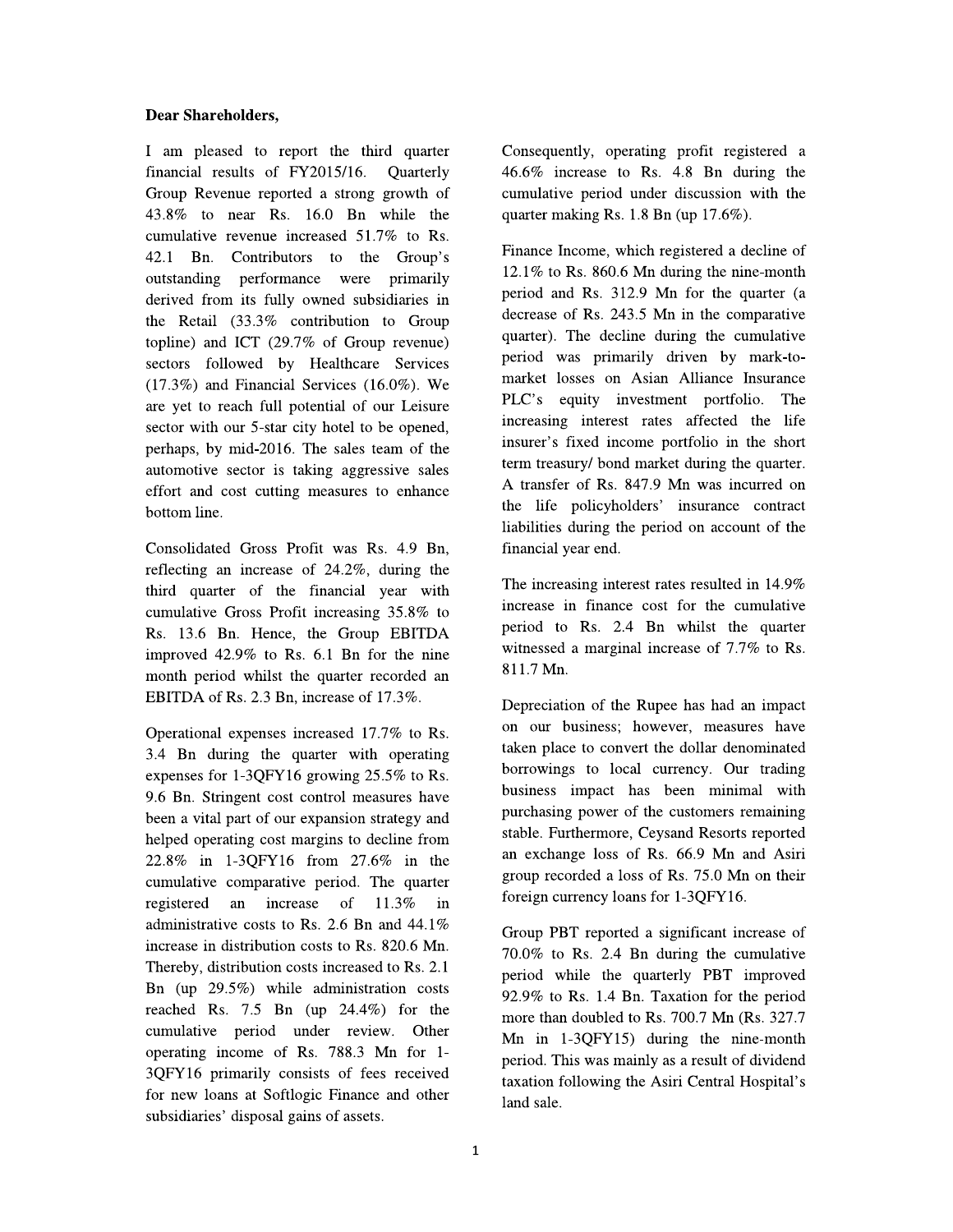Profit after tax for the period during the nine months of FY2015/16 amounted to Rs. 1.7 Bn (up by 56.9%) with 3QFY16 reporting Rs. 1.0 Bn (up 99.6%).

# **Information & Communication Technology**

Information & Communication Technology revenue more than doubled with the quarterly revenues reaching Rs. 5.0 Bn while the cumulative was Rs. 12.5 Bn (Rs. 6.1 Bn in 1-3QFY16). The seasonal sales added to the growth story as 'Samsung' smart phones captured an attractive market share while 'Nokia' continued to dominate the feature phone market. The Samsung operations, which initiated operations in November 2014, saw revenues nearing Rs. 7.0 Bn for the nine months. The B2B IT segment maintained its steady performance during the period.

This segment's Operating Profit improved 12.1% to Rs. 649.5 Mn to contribute 13.6% to Group operating profit (Rs. 161.9 Mn in 3QFY15) during 1-3QFY15.

Sector PBT improved 25.4% to Rs. 429.3 Mn during the cumulative period while the quarter registered a marginal increase of 8.8% to Rs. 84.9 Mn. A slight decline of 6.6% in finance cost was noted during the period to Rs. 223.4 Mn. The sector's interest bearing borrowings primarily composed of working capital loans for trading purposes. PAT of the sector was Rs. 280.9 Mn for the nine-month period.

# **Retail**

Retail sector contributed 33.3% to Group turnover to register a  $64.7\%$  growth to Rs. 14.0 Bn during the cumulative period with the quarter posting Rs. 5.3 Bn (up 24.7%). Acquisition of Odel has had significant synergetic effects. Increasing footfall is evident across our retail stores while brand acquisitions and store expansions also supported this growth momentum.

Operating profit improved 95.3% to Rs. 1.4 Bn (28.5% contribution to Group). Quarterly operating profit of the sector increased 59.6% to Rs. 578.7 Mn contributing 31.4% to quarterly Group operating profit base.

Sector's finance cost increased to Rs. 280.3 Mn during 3QFY16 with the cumulative figure moving up 62.4% to Rs. 756.2 Mn. Finance Income of the sector declined to Rs. 20.2 Mn during 1-3QFY16 due to the increase in interest free hire purchase model adopted by the Consumer Electronics division.

Sector's PBT increased 132.5% to Rs. 627.4 Mn for the cumulative period while the quarterly PBT growth was 99.8% to Rs. 306.5 Mn. Sector closed the quarter with a PAT of Rs. 235.2 Mn (a strong growth of  $98.1\%$ ) whilst the accumulated PAT for the period read a growth of 78.3% to Rs. 465.5 Mn (26.9% contribution to Group PAT).

The Consumer Electronics opened its 222nd showroom at Pundaluoya in the Central Province taking its cumulative retail space to 283,068 sq. ft.

opened one of its Odel stores in Thalawathugoda. Fossil store will be opened soon at the Arcade Independence Square.

Furthermore, **Burger** King, which is financially breaking even, opened restaurants in Negambo and Fort taking its count to ten.

# **Healthcare Services**

Strong performance was registered in the healthcare cluster with turnover for the collective period increasing  $14.9\%$  to Rs. 7.3 Bn and quarterly revenues improving 19.4% to Rs. 2.6 Bn. Central Hospital, Asiri Surgical Hospital and Asiri Hospital Holdings continued on a steady pace during the quarter.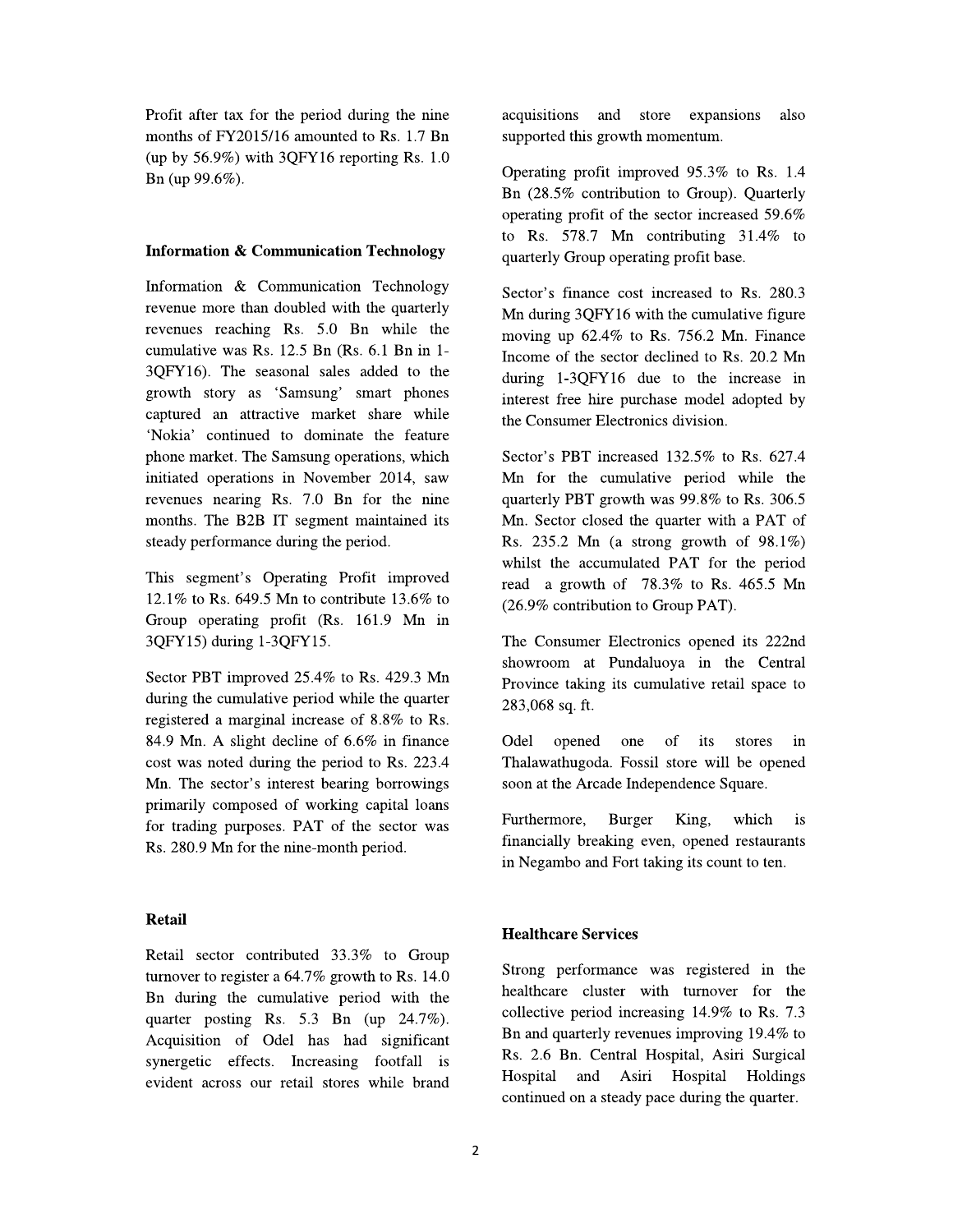Operating Profit of the sector was Rs. 766.7 Mn during the quarter (up  $55.4\%$ ) with the cumulative number reaching Rs. 1.8 Bn (up) 18.9%). Finance Income of the cluster moved up 74.9% to Rs. 117.7 Mn during the cumulative period. Sector PBT stood at Rs. 735.1 Mn during the quarter with 1-3QFY16 reporting a  $41.1\%$  growth to Rs. 1.5 Bn. Segment's PAT was Rs. 1.3 Bn, up 43.0%, for the nine months ended December 2015.

Actis Investment Holdings SL Limited exited Asiri at Rs. 24.0 by selling its stake of 27.87% to TPG Growth III SP Pte. Ltd. TPG at present owns 28.86% of the hospital chain.

Asiri Group of Hospitals rebranded itself in January 2016 as 'Asiri Health' with the objective of bringing all properties under one common corporate brand.

Reducing the Group's exposure to forex risk, Asiri Hospital Holdings had fully settled the remainder of USD12.9Mn of the total USD20 Mn loan obtained from International Finance Corporation in January 2016.

Piling work of Asiri Hospital Kandy began in November 2015 while the face-lift of Asiri Hospital Holdings - Kirula Road, and the construction of the new state-of-the-art laboratory building adjacent to the hospital are due for opening in May 2016.

# **Financial Services**

The sector performed well recording revenues of Rs. 6.7 Bn, an increase of 14.3% for the 1-3QFY16. PAT improved to Rs. 844.9 Mn from Rs 554.8 Mn increasing by 52.3% from the previous period.

The sector also had a strong quarter with revenues of Rs 2.4 Bn, up 30.6%, while PAT for the quarter was recorded at Rs 628.8 Mn, which is a sharply increase from Rs 287.9Mn reported in the comparative quarter.

Softlogic Finance posted a significantly improved PAT of Rs. 227.2 Mn for the nine months, an increase of 48.5%. Increase in disbursements to the SME sector enabled higher margins, while we continued in the intensely competitive Leasing/HP products. SME loans now account for 39.8% of the loan book at Rs. 17.2 Bn. The company also rapidly grew its Customer Deposit franchise to record Rs. 14.4 Bn with a growth of 22.6% compared to the previous period.

A private placement of Softlogic Finance shares was undertaken in January where 8.2 Mn shares were issued to FMO following the conversion of USD<sub>2</sub> Mn unsecured convertible subordinated loan to equity. These shares were subsequently purchased by Softlogic Capital thereby increasing the Softlogic Group stake in Softlogic Finance to 69.76%.

The insurance business achieved a revenue growth of 30.4% during 1-3QFY16 (adjusted) with GWP growing by  $31.3\%$  to Rs. 4.8 Bn. The Life operation once again more than doubled industry standards to record GWP of Rs. 3.2 Bn, which is a 38% growth compared with the previous period. General Insurance revenue for the period surpassed Rs. 1.5 Bn to record a growth of 18.2% amidst a shift in strategy towards retail and change in the product mix. The PAT of the Life Business was Rs. 716 Mn and General Business was Rs. 2 Mn for cumulative period under discussion.

Softlogic Stockbrokers recorded a turnover of Rs 149.8 Mn for the nine months with the quarter in question being rather weak due to the poor performance of the CSE.

# **Automobile**

Automobile sector revenue recorded an increase of 69.9% to Rs. 972.2 Mn in 1-3QFY16 with the three months recording a sum of Rs. 433.3 Mn (up 52.1%). King Long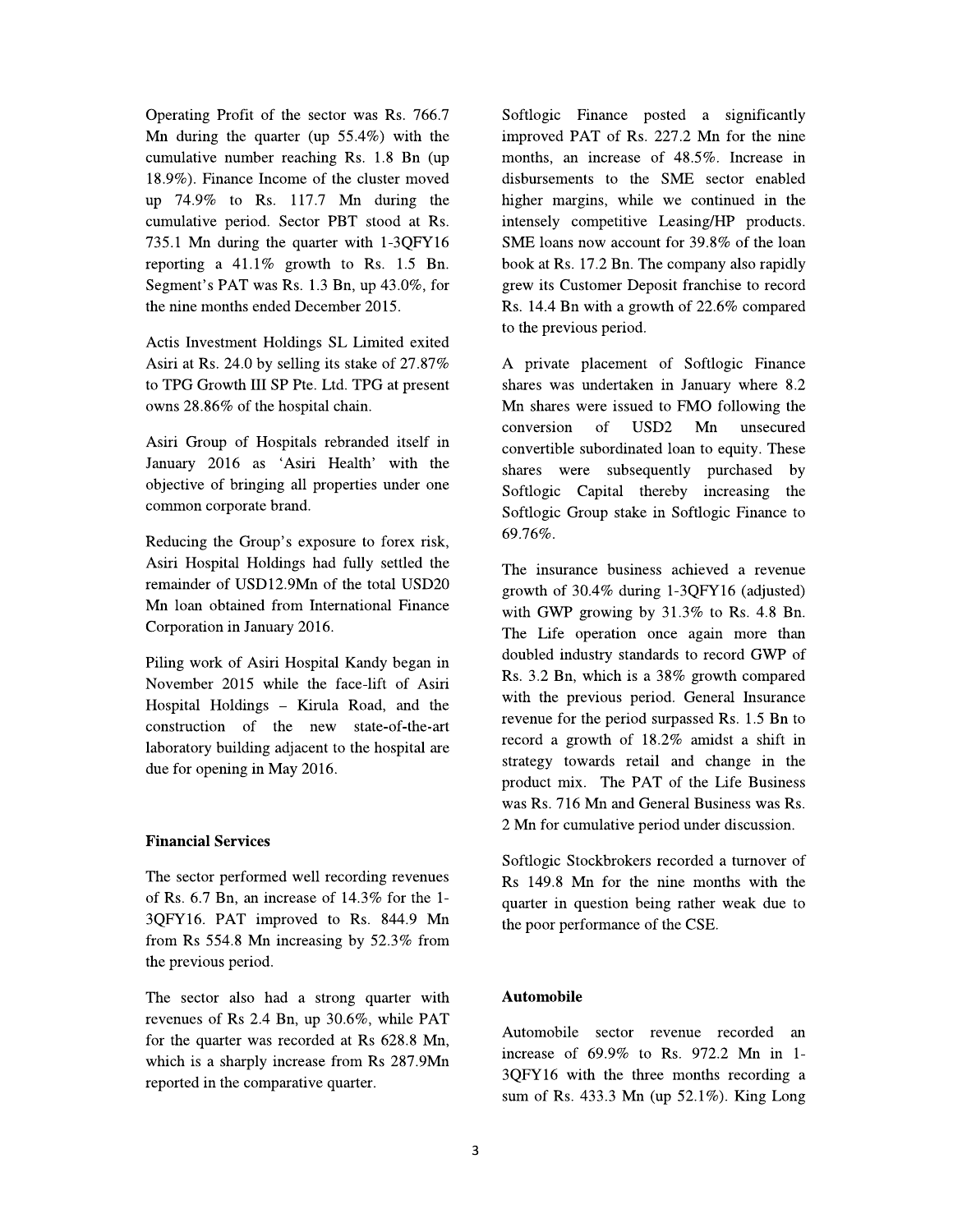bus sales were a prime contributor to the growth. King Long buses were the first to be approved by National Transport Commission to operate in the expressways of the country. The main customers of the buses are the tourist and the highway operators. The high standards of service quality coupled with the 24/7 road side assistance make our bus range the most sought after. Our Insurance Accident Repair Workshop has had good progress during the period under concern.

Our Daihatsu business will be focusing on the sale of reconditioned compact cars in the periods to come despite the price increases on the vehicle since December 2015.

# Leisure

Leisure sector will witness significant upside in earnings following the opening of the city hotel in mid-2016. Its present earnings Ceysand primarily reflect Resort's performance with turnover improving 72.9% to Rs. 574.9 Mn for 1-3QFY16 with the quarter reporting an increase of 21.2% to Rs. 233.4 Mn. However, a foreign exchange loss of Rs. 66.9 Mn was incurred following the depreciation of the rupee. The resort achieved an average occupancy of 72% during the quarter.

**Group Outlook** 

Although, the last quarter performance was extremely promising given the high growth sectors we are in, the day-to-day macroeconomic environment still pose challenges we cannot control; nonetheless, we are confident that with the right management decisions, the Group's performance will reach a new height in the coming periods.

 $-sgd-$ **Ashok Pathirage Chairman** 15 February 2016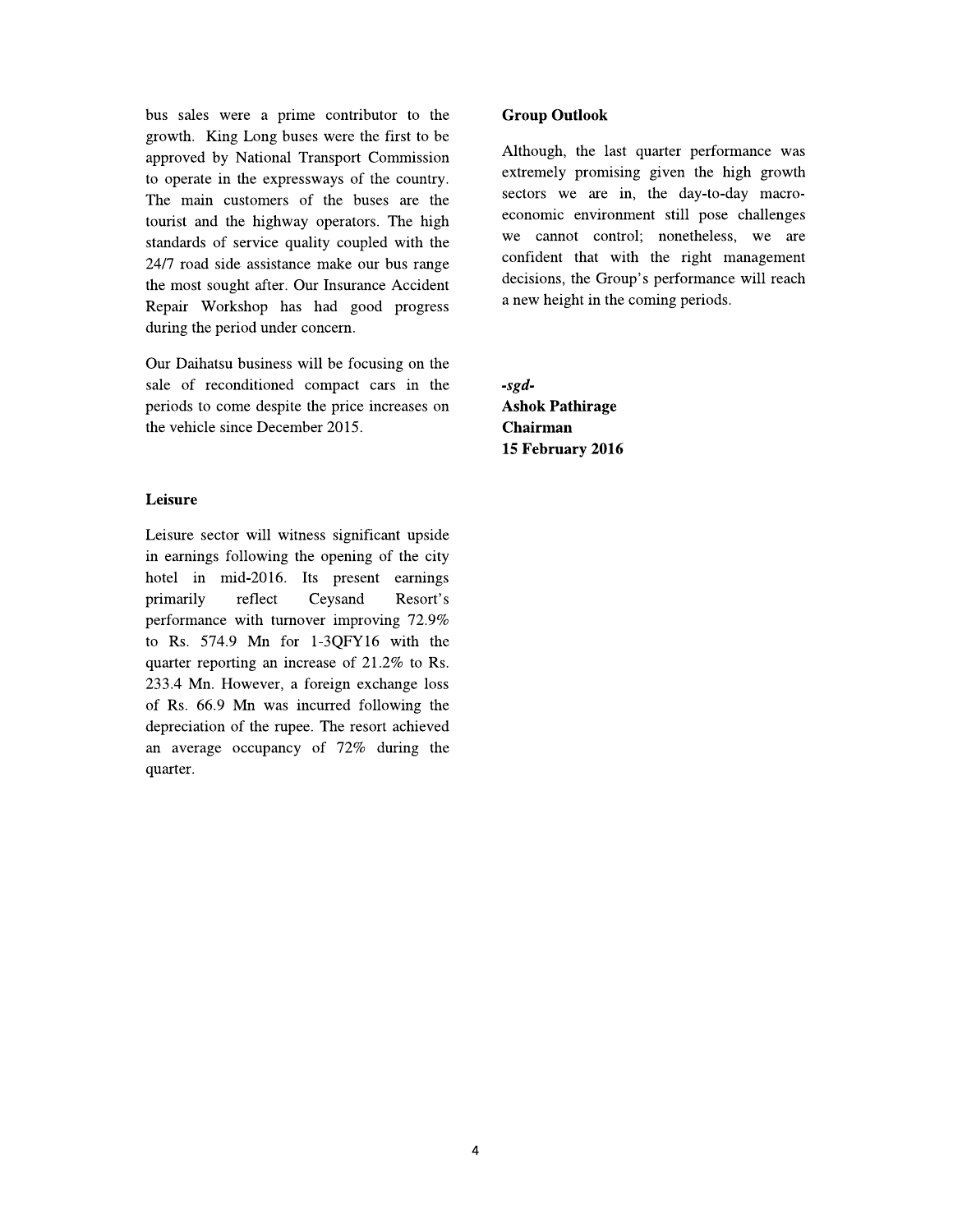# **CONSOLIDATED INCOME STATEMENT**

| In Rs.                                           | <b>Unaudited</b><br>9 months to<br>31-12-2015 | <b>Unaudited</b><br>9 months to<br>31-12-2014 | Change<br>as a<br>% | <b>Unaudited</b><br>3 months to<br>31-12-2015 | <b>Unaudited</b><br>3 months to<br>31-12-2014 | Change<br>as a<br>% | <b>Audited</b><br>12 months to<br>31-03-2015 |
|--------------------------------------------------|-----------------------------------------------|-----------------------------------------------|---------------------|-----------------------------------------------|-----------------------------------------------|---------------------|----------------------------------------------|
| Revenue                                          | 42,149,610,626                                | 27,786,158,197                                | 51.69               | 15,950,757,958                                | 11,095,370,439                                | 43.76               | 39,563,884,110                               |
| Cost of sales                                    | (28, 542, 753, 114)                           | (17,766,065,514)                              | 60.66               | (11,026,674,590)                              | (7, 131, 220, 605)                            | 54.63               | (25, 447, 258, 306)                          |
| Gross profit                                     | 13,606,857,512                                | 10,020,092,683                                | 35.80               | 4,924,083,368                                 | 3,964,149,834                                 | 24.22               | 14,116,625,804                               |
| Other operating income                           | 788,319,966                                   | 902,883,305                                   | (12.69)             | 353,359,307                                   | 520,881,426                                   | (32.16)             | 1,162,561,036                                |
| Distribution expenses                            | (2, 123, 607, 144)                            | (1,640,112,910)                               | 29.48               | (820, 517, 412)                               | (569, 362, 300)                               | 44.11               | (2,016,859,252)                              |
| Administrative expenses                          | (7,494,757,952)                               | (6,025,102,074)                               | 24.39               | (2,611,531,645)                               | (2,346,047,707)                               | 11.32               | (9,010,634,418)                              |
| <b>Results from operating activities</b>         | 4,776,812,382                                 | 3,257,761,004                                 | 46.63               | 1,845,393,618                                 | 1,569,621,253                                 | 17.57               | 4,251,693,170                                |
| Finance income                                   | 860,600,820                                   | 979,489,378                                   | (12.14)             | 312,904,638                                   | (243, 470, 414)                               | 228.52              | 1,122,173,265                                |
| Finance expenses                                 | (2,371,518,093)                               | (2,063,762,696)                               | 14.91               | (811, 677, 532)                               | (753, 790, 091)                               | 7.68                | (2,692,809,554)                              |
| Net finance cost                                 | (1,510,917,273)                               | (1,084,273,318)                               | 39.35               | (498,772,894)                                 | (997, 260, 505)                               | 49.99               | (1,570,636,289)                              |
| Change in fair value of investment property      |                                               |                                               |                     |                                               |                                               |                     | 526,702,000                                  |
| Change in insurance contract liabilities         | (847, 871, 303)                               | (750, 143, 860)                               | 13.03               | 12,578,830                                    | 135,307,608                                   | (90.70)             | (944, 348, 980)                              |
| Share of profit of equity accounted investees    | 13,934,053                                    | 7,480,446                                     | 86.27               | 8,105,538                                     | 1,306,648                                     | 520.33              | 5,290,016                                    |
| Profit before tax                                | 2,431,957,859                                 | 1,430,824,272                                 | 69.97               | 1,367,305,092                                 | 708,975,004                                   | 92.86               | 2,268,699,917                                |
| Tax expense                                      | (700, 696, 028)                               | (327, 669, 262)                               | 113.84              | (321, 435, 653)                               | (184, 967, 641)                               | 73.78               | (449, 618, 026)                              |
| Profit for the period                            | 1,731,261,831                                 | 1,103,155,010                                 | 56.94               | 1,045,869,439                                 | 524,007,363                                   | 99.59               | 1,819,081,891                                |
| Attributable to:<br>Equity holders of the parent | 540,760,294                                   | 322,511,299                                   | 67.67               | 341,079,164                                   | 179,128,493                                   | 90.41               | 555,779,746                                  |
| Non controlling interest                         | 1,190,501,537                                 | 780,643,711                                   | 52.50               | 704,790,275                                   | 344,878,870                                   | 104.36              | 1,263,302,145                                |
|                                                  | 1,731,261,831                                 | 1,103,155,010                                 | 56.94               | 1,045,869,439                                 | 524,007,363                                   | 99.59               | 1,819,081,891                                |
|                                                  |                                               |                                               |                     |                                               |                                               |                     |                                              |
| Earnings per share - Basic (Rs.)                 | 0.70                                          | 0.42                                          | 67.74               | 0.44                                          | 0.23                                          | 90.49               | 0.72                                         |
| Dividend per share                               | 0.25                                          |                                               |                     |                                               |                                               |                     |                                              |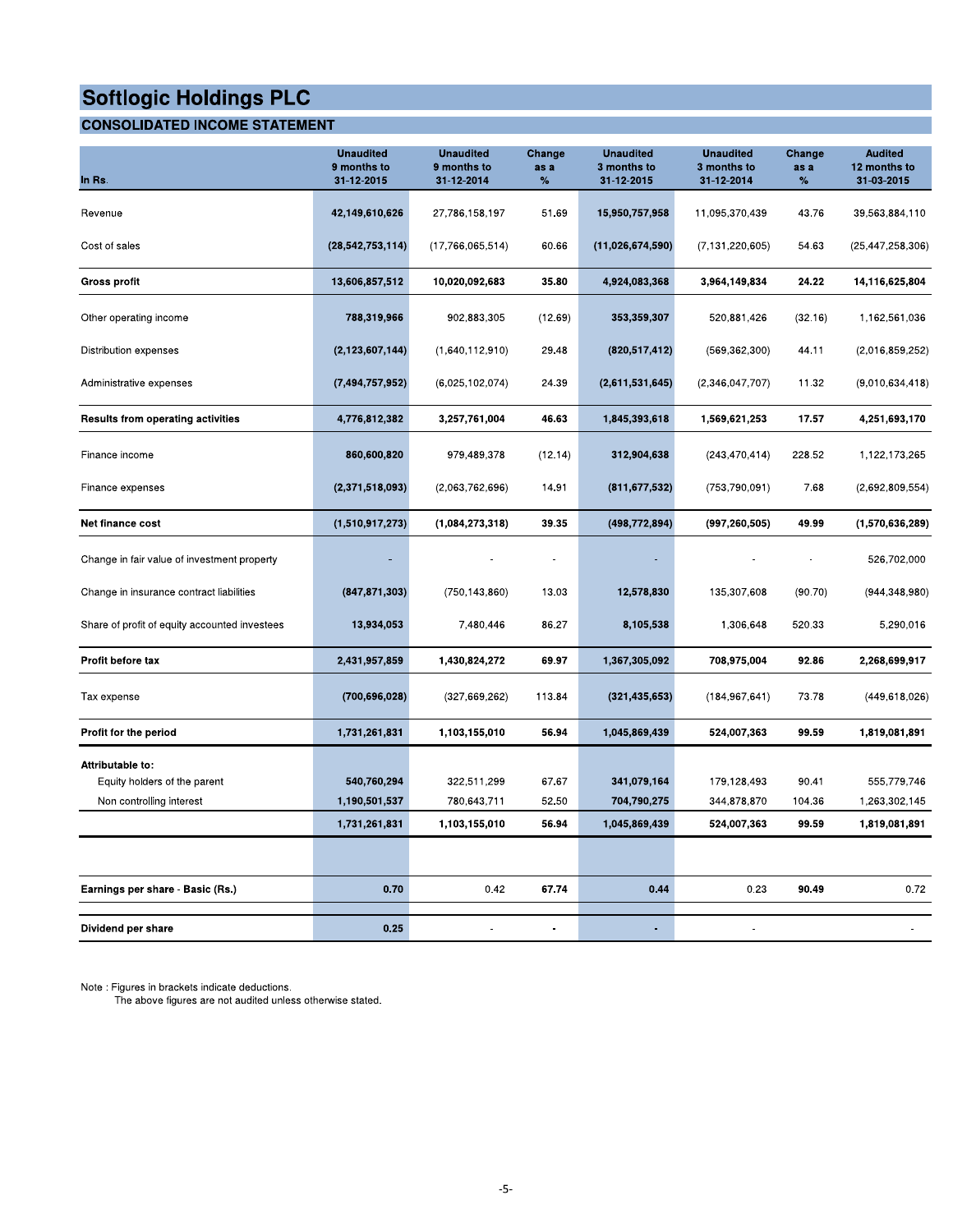# **CONSOLIDATED STATEMENT OF COMPREHENSIVE INCOME**

| In Rs.                                                                                                            | <b>Unaudited</b><br>9 months to<br>31-12-2015 | <b>Unaudited</b><br>9 months to<br>31-12-2014 | Change<br>as a<br>% | <b>Unaudited</b><br>3 months to<br>31-12-2015 | <b>Unaudited</b><br>3 months to<br>31-12-2014 | Change<br>as a<br>% | <b>Audited</b><br>12 months to<br>31-03-2015 |
|-------------------------------------------------------------------------------------------------------------------|-----------------------------------------------|-----------------------------------------------|---------------------|-----------------------------------------------|-----------------------------------------------|---------------------|----------------------------------------------|
| Profit for the period                                                                                             | 1,731,261,831                                 | 1,103,155,010                                 | 56.94               | 1,045,869,439                                 | 524,007,363                                   | 99.59               | 1,819,081,891                                |
| Other comprehensive income                                                                                        |                                               |                                               |                     |                                               |                                               |                     |                                              |
| Other<br>comprehensive<br>income<br>to<br>be<br>reclassified to<br>income<br>statement<br>in<br>sbsequent periods |                                               |                                               |                     |                                               |                                               |                     |                                              |
| Currency translation of foreign operations                                                                        | (7,020,578)                                   | 32,056,098                                    | (121.90)            | (14,003,153)                                  | 11,853,045                                    | (218.14)            | 48,583,081                                   |
| Net (loss) / gain on available-for-sale financial<br>assets                                                       | (1, 132, 328, 001)                            | 411,648,322                                   | (375.07)            | (564, 936, 327)                               | (89,778,811)                                  | 529.25              | 16,245,855                                   |
|                                                                                                                   | (1, 139, 348, 579)                            | 443,704,420                                   | (356.78)            | (578, 939, 480)                               | (77, 925, 766)                                | 642.94              | 64,828,936                                   |
| Other comprehensive income not to be<br>reclassified to income statement in<br>subsequent periods                 |                                               |                                               |                     |                                               |                                               |                     |                                              |
| Revaluation of land and buildings                                                                                 |                                               |                                               |                     |                                               |                                               |                     | 369,616,947                                  |
| Net change in fair value on derivative financial<br>instruments                                                   |                                               | 30,540,342                                    | (100.00)            |                                               | 30,540,342                                    | (100.00)            | 30,540,342                                   |
| Actuarial gains/ (loss) on retirement benefits                                                                    | (5,083,630)                                   | (29, 981, 181)                                | (83.04)             | (5,083,630)                                   | 1,380,618                                     | (468.21)            | (84, 380, 473)                               |
| Share of other comprehensive income of equity<br>accounted investments                                            | ٠                                             |                                               |                     |                                               |                                               |                     | 134,233                                      |
|                                                                                                                   | (5,083,630)                                   | 559,161                                       | (1,009.15)          | (5,083,630)                                   | 31,920,960                                    | (115.93)            | 315,911,049                                  |
| Tax on other comprehensive income                                                                                 |                                               |                                               |                     |                                               |                                               |                     | (39, 411, 524)                               |
| Other comprehensive income for the period, net<br>of tax                                                          | (1, 144, 432, 209)                            | 444,263,581                                   | (357.60)            | (584, 023, 110)                               | (46,004,806)                                  | 1,169.48            | 341,328,461                                  |
| Total comprehensive income for the period, net<br>of tax                                                          | 586,829,622                                   | 1,547,418,591                                 | (62.08)             | 461,846,329                                   | 478,002,557                                   | (3.38)              | 2,160,410,352                                |
|                                                                                                                   |                                               |                                               |                     |                                               |                                               |                     |                                              |
| Attributable to:                                                                                                  |                                               |                                               |                     |                                               |                                               |                     |                                              |
| Equity holders of the parent                                                                                      | 11,657,850                                    | 546,407,944                                   | (97.87)             | 56,426,067                                    | 155,200,648                                   | (63.64)             | 760,741,038                                  |
| Non-controlling interest                                                                                          | 575,171,772                                   | 1,001,010,647                                 | (42.54)             | 405,420,262                                   | 322,801,909                                   | 25.59               | 1,399,669,314                                |
|                                                                                                                   | 586,829,622                                   | 1,547,418,591                                 | (62.08)             | 461,846,329                                   | 478,002,557                                   | (3.38)              | 2,160,410,352                                |

Note : Figures in brackets indicate deductions.

The above figures are not audited unless otherwise stated.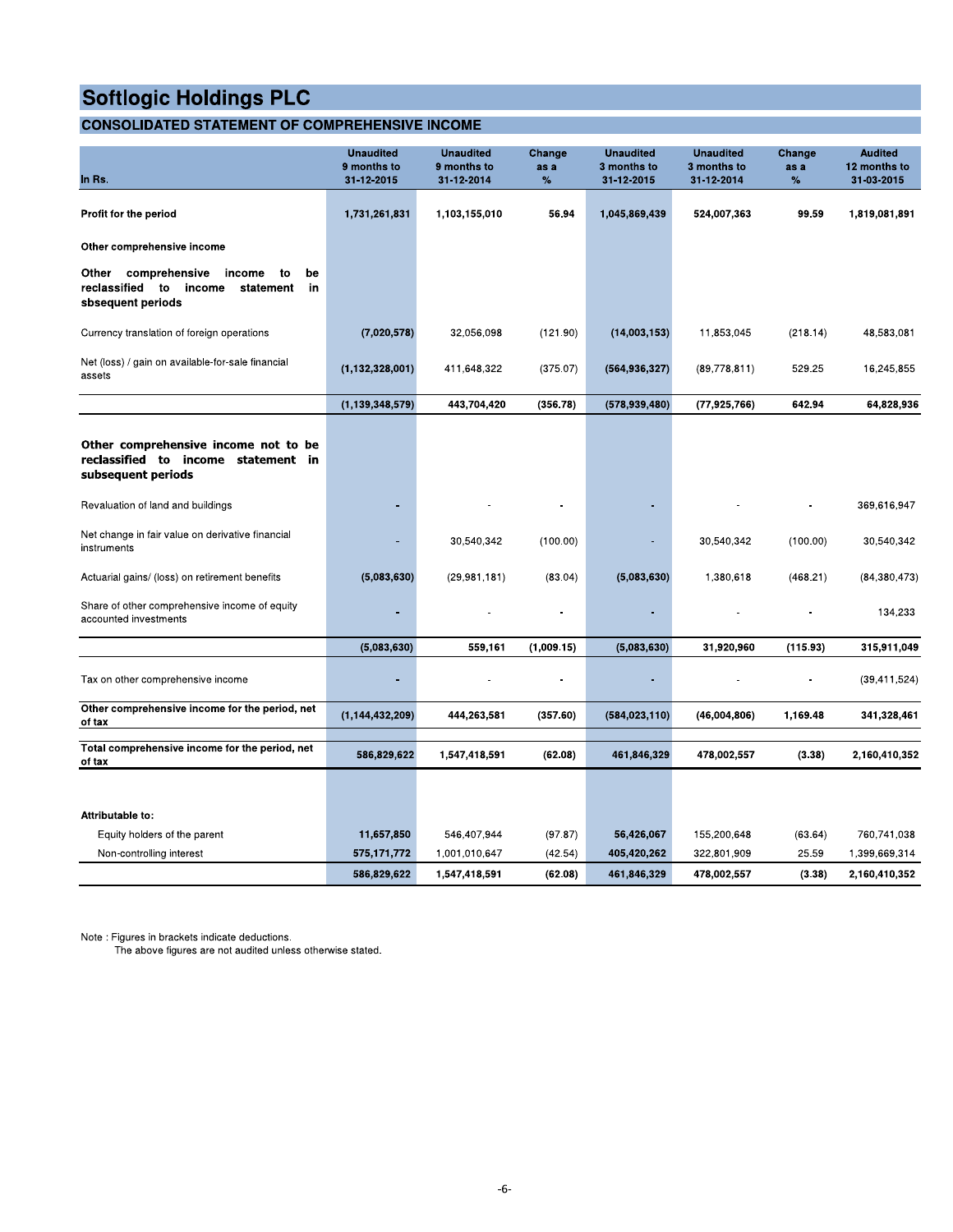# **CONSOLIDATED STATEMENT OF FINANCIAL POSITION**

|                                                     | <b>Unaudited</b> | <b>Unaudited</b> | <b>Audited</b> |
|-----------------------------------------------------|------------------|------------------|----------------|
| In Rs.                                              | as at            | as at            | as at          |
| <b>ASSETS</b>                                       | 31-12-2015       | 31-12-2014       | 31-03-2015     |
| Non-current assets                                  |                  |                  |                |
| Property, plant and equipment                       | 27,142,713,793   | 23,441,383,799   | 24,909,536,887 |
| Lease rentals paid in advance                       | 854,018,205      | 855,055,150      | 854,795,905    |
| Investment property                                 | 94,848,000       | 81,510,000       | 94,848,000     |
| Intangible assets                                   | 8,717,916,297    | 8,690,556,321    | 8,857,003,875  |
| Investments in associates                           | 35,248,624       | 29,132,326       | 26,216,105     |
| Other non-current financial assets                  | 12,249,550,867   | 8,067,739,363    | 9,087,649,679  |
| Rental receivable on lease assets and hire purchase | 552,885,344      | 2,929,363,317    | 3,669,327,302  |
| Other non current assets                            | 308,787,279      | 315,568,858      | 292,792,966    |
| Deferred tax assets                                 | 267,395,411      | 293,571,105      | 318,527,576    |
|                                                     | 50,223,363,820   | 44,703,880,239   | 48,110,698,295 |
| <b>Current assets</b>                               |                  |                  |                |
| Inventories                                         | 7,558,086,212    | 6,326,918,437    | 7,669,562,845  |
| Trade and other receivables                         | 9,975,858,511    | 6,943,379,391    | 6,622,803,106  |
| Loans and advances                                  | 10,973,091,794   | 6,155,512,383    | 5,524,162,085  |
| Rental receivable on lease assets and hire purchase | 996,755,295      | 3,459,180,793    | 2,881,969,879  |
| Amounts due from related parties                    | 2,702,988        | 539,498          | 572,053        |
| Other current assets                                | 3,208,481,827    | 3,322,478,941    | 3,760,097,208  |
| Short term investments                              | 7,010,275,133    | 7.693.874.634    | 8,392,441,152  |
| Cash in hand and at bank                            | 2,227,177,259    | 2,522,985,264    | 1,926,725,822  |
|                                                     | 41,952,429,019   | 36,424,869,341   | 36,778,334,150 |
| Investment property held for sale                   |                  | 2,184,636,000    | 2,698,000,000  |
|                                                     | 41,952,429,019   | 38,609,505,341   | 39,476,334,150 |
| Total assets                                        | 92,175,792,839   | 83,313,385,580   | 87,587,032,445 |
|                                                     |                  |                  |                |
| <b>EQUITY AND LIABILITIES</b>                       |                  |                  |                |
| Equity attributable to equity holders of the parent |                  |                  |                |
| Stated capital                                      | 5,089,000,000    | 5,089,000,000    | 5,089,000,000  |
| Revenue reserves                                    | 1,464,885,757    | 974,792,623      | 1,167,195,634  |
| Other components of equity                          | 723,404,612      | 1,312,443,699    | 1,368,340,826  |
|                                                     | 7,277,290,369    | 7,376,236,322    | 7,624,536,460  |
| Non controlling interests                           | 8,408,975,606    | 8,108,944,804    | 8,157,436,153  |
| <b>Total equity</b>                                 | 15,686,265,975   | 15,485,181,126   | 15,781,972,613 |
|                                                     |                  |                  |                |
| <b>Non-current liabilities</b>                      |                  |                  |                |
| Insurance contract liabilities                      | 5.977,143,641    | 4,935,067,218    | 5,129,272,339  |
| Interest bearing borrowings                         | 21,086,823,213   | 22.095.224.511   | 22,844,291,422 |
| Public deposits                                     | 1,606,370,505    | 2,150,894,372    | 2,214,295,787  |
| Deferred tax liabilities                            | 296,986,590      | 334,568,893      | 314,257,283    |
| Employee benefit liabilities                        | 729,017,677      | 575,273,031      | 655,925,545    |
| Other deferred liabilities                          | 26,895,200       | 23,320,009       | 3,044,433      |
| Other non current financial liabilities             | 42,871,747       | 6,260,352        | 31.710.620     |
|                                                     | 29,766,108,573   | 30,120,608,386   | 31,192,797,429 |
| <b>Current liabilities</b>                          |                  |                  |                |
| Trade and other payables                            | 7,134,001,549    | 5,941,870,845    | 7,041,840,113  |
| Amounts due to related parties                      | 14,397,029       | 14,987,529       | 15,970,784     |
| Income tax liabilities                              | 427,766,546      | 207,274,489      | 322,656,391    |
| Short term borrowings                               | 14,171,577,017   | 13,459,902,375   | 14,787,184,778 |
| Current portion of interest bearing borrowings      | 8,560,110,603    | 3,808,153,335    | 4,616,956,512  |
| Other current liabilities                           | 1,284,867,000    | 2,115,133,232    | 2,330,891,786  |
| Public deposits                                     | 12,778,852,107   | 9,584,769,912    | 9,838,760,403  |
| Bank overdrafts                                     | 2,351,846,440    | 2,575,504,351    | 1,658,001,636  |
|                                                     | 46,723,418,291   | 37,707,596,068   | 40,612,262,403 |
| <b>Total equity and liabilities</b>                 | 92.175.792.839   | 83,313,385,580   | 87.587.032.445 |

Note : Figures in brackets indicate deductions. The above figures are not audited unless otherwise stated.

I certify that the financial statements comply with the requirements of the Companies Act No. 7 of 2007.

-sgd-<br>Group Chief Financial Officer

The Board of directors is responsible for the preparation and presentation of these financial statements.

-sgd-<br>Director

15 February 2016 Colombo

-sgd-Director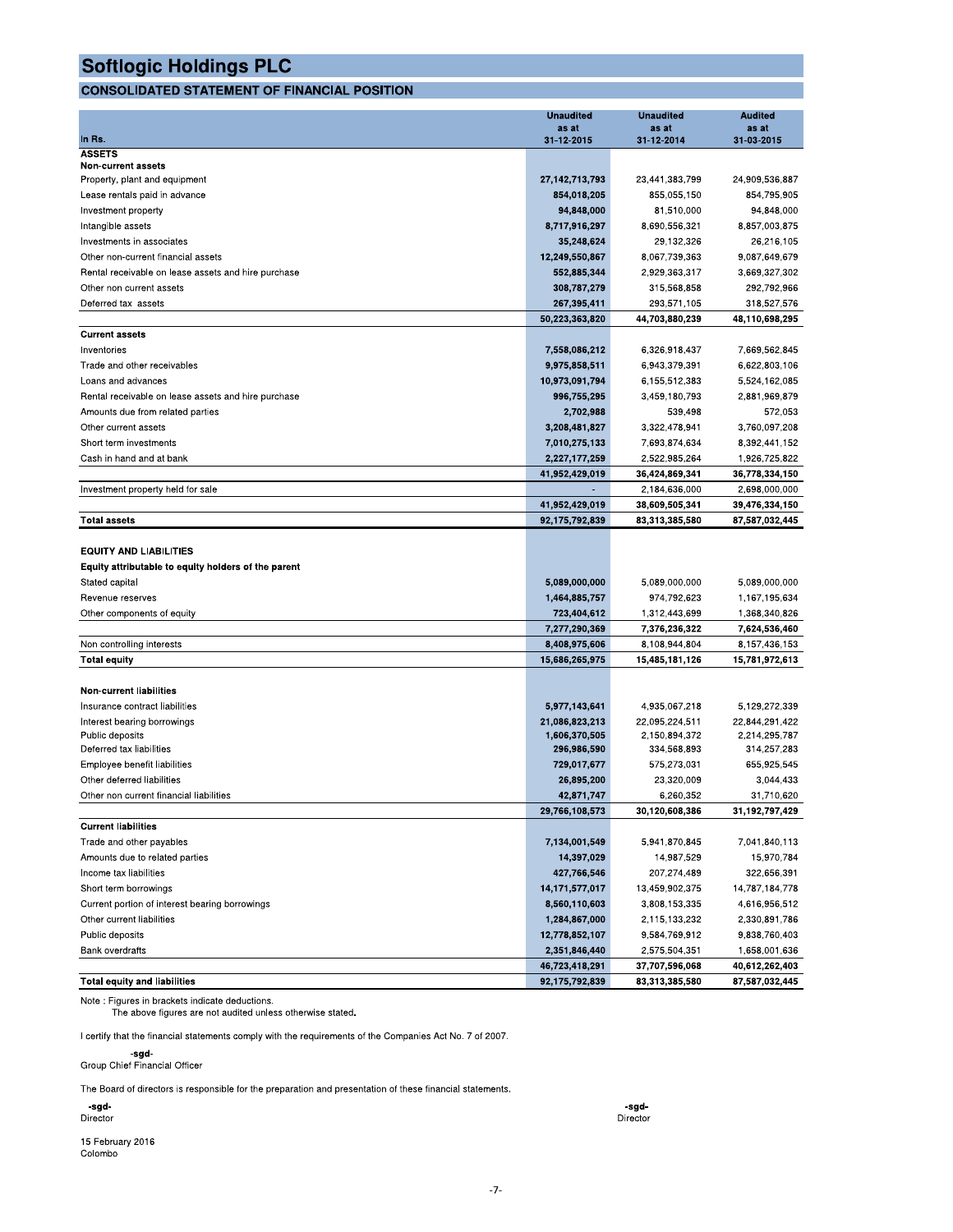# **CONSOLIDATED CASH FLOW STATEMENT**

| <b>CONSOLIDATED CASH FLOW STATEMENT</b>                                                                                                  |                                               |                                               |                                              |
|------------------------------------------------------------------------------------------------------------------------------------------|-----------------------------------------------|-----------------------------------------------|----------------------------------------------|
| In Rs.                                                                                                                                   | <b>Unaudited</b><br>9 months to<br>31-12-2015 | <b>Unaudited</b><br>9 months to<br>31-12-2014 | <b>Audited</b><br>12 months to<br>31-03-2015 |
| <b>CASH FLOWS FROM OPERATING ACTIVITIES</b>                                                                                              |                                               |                                               |                                              |
| Profit before tax                                                                                                                        | 2,431,957,859                                 | 1,430,824,272                                 | 2,268,699,917                                |
| <b>Adjustments for:</b><br>Finance income                                                                                                | (860, 600, 820)                               | (485, 513, 019)                               | (1, 122, 173, 265)                           |
| Finance cost                                                                                                                             | 2,371,518,093                                 | 2,063,762,696                                 | 2,692,809,554                                |
| Change in fair value of investment property<br>Share of results of associates                                                            | (13,934,053)                                  | (7,480,446)                                   | (526, 702, 000)<br>(5,290,016)               |
| Gratuity provision and related costs                                                                                                     | 105,644,401                                   | 86,248,676                                    | 140,196,129                                  |
| Provisions for/write off of impaired receivables<br>Provision for impairment of inventories                                              | 149,634,731<br>92,121,423                     | 68,901,227<br>63,402,375                      | 96,689,666<br>190,001,431                    |
| Depreciation of property, plant and equipment                                                                                            | 1,120,258,379                                 | 855,102,427                                   | 1,189,997,919                                |
| (Profit)/ loss on sale of property, plant and equipment<br>Profit on sale of investment property                                         | 1,787,783<br>(2,000,000)                      | (15,628,414)                                  | (24, 486, 006)                               |
| Profit on sale of investments                                                                                                            | (324, 518, 974)                               | (493, 976, 359)                               | (644, 439, 532)                              |
| Unrealised (gain)/ loss on foreign exchange<br>Amortisation/ impairment of intangible assets                                             | 212,390,844                                   | 28,490,121<br>161,088,399                     | (65,919,502)<br>248,049,626                  |
| Amortisation of prepaid lease rentals                                                                                                    | 777,700                                       | 777,700                                       | 1,036,939                                    |
| Increase / (decrease) in deferred income<br>Impairment & derecognition of property, plant & equipment and Intangible assets              | 15,669,406                                    | (41, 266, 081)                                | 64,246,524<br>29,141,735                     |
| Profit before working capital changes                                                                                                    | 42,574,548<br>5,343,281,320                   | 24,881,037<br>3,739,614,611                   | 4,531,859,119                                |
|                                                                                                                                          |                                               |                                               |                                              |
| (Increase) / decrease in inventories<br>(Increase) / decrease in trade and other receivables                                             | 19,355,210<br>(3,461,740,136)                 | (77,658,125)<br>(1,700,229,118)               | (1,317,762,392)<br>(1,974,792,070)           |
| (Increase) / decrease in loans and advances                                                                                              | (6, 173, 646, 770)                            | (4,399,918,402)                               | (5,344,525,114)                              |
| (Increase) / decrease in investments in lease and hire purchase<br>(Increase) / decrease in other current assets                         | 5,001,656,541<br>551,615,381                  | 1,966,821,867<br>(509, 911, 891)              | 1,828,266,427<br>(1,083,438,824)             |
| (Increase) / decrease in amounts due from related parties                                                                                | (2, 130, 935)                                 | 238,962                                       | 206,407                                      |
| Increase / (decrease) in trade and other payables<br>Increase / (decrease) in amounts due to related parties                             | 92,161,434<br>(1,573,755)                     | (126, 574, 012)<br>(4,521,073)                | 1,033,858,656<br>(3,537,818)                 |
| Increase / (decrease) in other current liabilities                                                                                       | 162,156,575                                   | 1,336,621,485                                 | 1,394,780,108                                |
| Increase / (decrease) in public deposits<br>Increase / (decrease) in insurance provision                                                 | 2,332,166,423<br>847,871,302                  | 2,431,918,938<br>750,143,861                  | 2,749,310,843<br>944,348,982                 |
| Cash generated from/ (used in) operations                                                                                                | 4,711,172,590                                 | 3,406,547,103                                 | 2,758,574,324                                |
| Finance income received                                                                                                                  | 574,209,081                                   | 458,302,807                                   | 653,876,070                                  |
| Finance expenses paid                                                                                                                    | (2,272,617,358)                               | (2,022,577,596)                               | (2,619,644,709)                              |
| Dividend received                                                                                                                        | 1,000,000                                     | 1,000,000                                     | 1,000,000                                    |
| Tax paid<br>Gratuity paid                                                                                                                | (405, 469, 047)<br>(37, 635, 899)             | (237, 520, 898)<br>(42, 428, 189)             | (296, 639, 907)<br>(71, 288, 846)            |
| Net cash flow from/ (used in) operating activities                                                                                       | 2,570,659,367                                 | 1,563,323,227                                 | 425,876,932                                  |
| CASH FLOWS FROM /(USED IN) INVESTING ACTIVITIES                                                                                          |                                               |                                               |                                              |
| Purchase and construction of property, plant and equipment                                                                               | (3, 147, 067, 002)                            | (2,836,884,281)                               | (4,023,075,585)                              |
| Addition to prepaid lease rentals<br>Addition to intangible assets                                                                       | (81, 273, 448)                                | (702, 520, 660)<br>(51,692,785)               | (702, 520, 660)<br>(71, 178, 662)            |
| (Increase)/ decrease in other non current assets                                                                                         | (15,994,313)                                  | (137, 361, 661)                               | (114, 585, 768)                              |
| (Purchase) / disposal of short term investments (net)<br>Dividends received                                                              | (1,031,817,068)<br>87,462,628                 | 2,176,640,868<br>27,210,212                   | 3,007,229,282<br>141,855,097                 |
| (Purchase) / disposal of other non current financial assets                                                                              | (1, 294, 807, 100)                            | (1,208,161,227)                               | (858, 863, 791)                              |
| Proceeds from disposal of controlling interest                                                                                           |                                               | 429,264,107<br>(5,629,455,225)                | 347,856,250<br>(5,817,191,859)               |
| Acquisition of business, net of cash acquired<br>Proceeds from sale of investment property                                               | 1,500,000,000                                 |                                               |                                              |
| Proceeds from sale of property, plant and equipment                                                                                      | 93,716,565                                    | 44,289,912                                    | 124, 167, 193                                |
| Net cash flow from/ (used in) investing activities                                                                                       | (3,889,779,738)                               | (7,888,670,740)                               | (7,966,308,503)                              |
| CASH FLOWS FROM / (USED IN) FINANCING ACTIVITIES<br>Dividend paid to non controlling interest                                            | (190, 451, 130)                               | (87,538,128)                                  | (514, 879, 693)                              |
| Dividend paid to equity holders of parent<br>Proceeds from shareholders with non-controlling interest on issue of rights in subsidiaries | (193, 602, 075)                               | 177,776,292                                   | 311,113,243                                  |
| Proceeds from shareholders with non-controlling interest on issue of shares in subsidiaries                                              | 845,708,336                                   |                                               |                                              |
| Proceeds from long term borrowings<br>(Increase) / decrease of controlling interest                                                      | 9,798,442,038<br>(1, 175, 961, 681)           | 12,563,810,990<br>(243, 868, 018)             | 18,538,930,076<br>(179, 401, 247)            |
| (Increase) / decrease in other non current financial liabilities                                                                         | 11,161,127                                    |                                               | 25,450,268                                   |
| Repayment of long term borrowings<br>Proceeds from / (repayment of) short term borrowings (net)                                          | (8, 185, 746, 445)<br>(615, 607, 761)         | (5,358,770,238)<br>1,711,246,398              | (8,799,899,215)<br>2,140,258,979             |
| Direct cost on issue of shares                                                                                                           | (1,823,890)                                   | (14,069,728)                                  | (14, 325, 748)                               |
| Unamortisation of debenture issue expense/ loan processing fee<br>Net cash flow from financing activities                                |                                               | 8,748,587,568                                 | (17, 878, 920)                               |
|                                                                                                                                          | 292,118,519                                   |                                               | 11,489,367,743                               |
| NET INCREASE / (DECREASE) IN CASH AND CASH EQUIVALENTS                                                                                   | (1,027,001,852)                               | 2,423,240,055                                 | 3,948,936,172                                |
| CASH AND CASH EQUIVALENTS AT THE BEGINNING<br>Effect of exchange rate changes                                                            | 5,648,046,408<br>(96, 263)                    | 1,700,038,527<br>73,700                       | 1,700,038,527<br>(928, 291)                  |
| CASH AND CASH EQUIVALENTS AT THE END                                                                                                     | 4,620,948,293                                 | 4,123,352,282                                 | 5,648,046,408                                |
| ANALYSIS OF CASH AND CASH EQUIVALENTS                                                                                                    |                                               |                                               |                                              |
| <b>Favourable balances</b><br>Cash in hand and at bank                                                                                   | 2,227,177,259                                 | 2,522,985,264                                 | 1,926,725,822                                |
| Short term investments                                                                                                                   | 4,745,617,474                                 | 4,175,871,369                                 | 5,379,322,222                                |
| Unfavourable balances                                                                                                                    | (2,351,846,440)                               | (2.575, 504, 351)                             | (1,658,001,636)                              |
| <b>Bank overdrafts</b><br>Cash and cash equivalents                                                                                      | 4,620,948,293                                 | 4,123,352,282                                 | 5,648,046,408                                |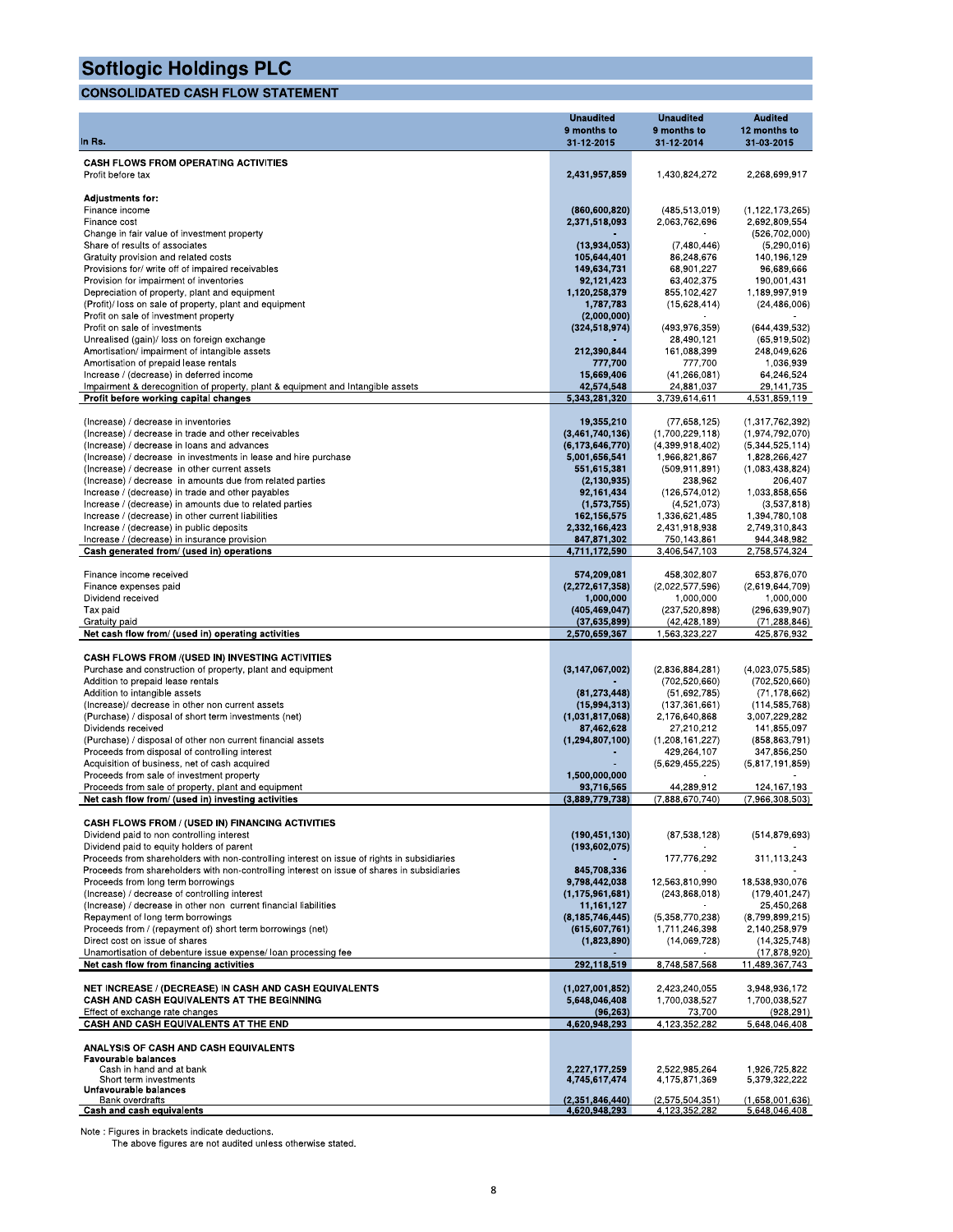| C             |
|---------------|
|               |
| ó             |
| <b>opu</b>    |
|               |
|               |
| $\frac{d}{d}$ |
|               |
|               |
|               |
| <b>Odlc</b>   |
|               |
| Ę             |
|               |
|               |

# **OONSOLIDATED STATEMENT OF CHANGES IN EQUITY**<br>CONSOLIDATED STATEMENT OF CHANGES IN EQUITY

| GROUP                                           |                          |                                       |                   |                                          |                               |                           |                           |                    |                 |                             |                    |
|-------------------------------------------------|--------------------------|---------------------------------------|-------------------|------------------------------------------|-------------------------------|---------------------------|---------------------------|--------------------|-----------------|-----------------------------|--------------------|
|                                                 |                          |                                       |                   | Attributable to equity holders of parent |                               |                           |                           |                    |                 |                             |                    |
| In Rs.                                          | <b>Stated</b><br>capital | Treasury Revaluation<br><b>Shares</b> | reserve           | Exchange<br>translation<br>reserve       | reserve<br>Available-for-sale | reserve fund<br>Statutory | reserves<br><b>Jether</b> | Revenue<br>reserve | Total           | Non controlling<br>interest | Total<br>equity    |
| As at 01 April 2015                             | 5,089,000,000            | (55, 921, 185)                        | 375,397<br>1,636. | (26, 775, 781)                           | 200,328,059                   | 116,532,044               | (502, 197, 708)           | 1,167,195,634      | 7,624,536,460   | 8,157,436,153               | 15,781,972,613     |
| Profit for the period                           |                          |                                       |                   |                                          |                               |                           |                           | 540,760,294        | 540,760,294     | 1,190,501,537               | 1,731,261,831      |
| Other comprehensive income                      |                          |                                       |                   | (7.020.578)                              | (519.870.190)                 |                           |                           | (2,211,676)        | (529, 102, 444) | (615, 329, 765)             | (1, 144, 432, 209) |
| Total Comprehensive income                      |                          |                                       |                   | (7,020,578)                              | (519, 870, 190)               |                           |                           | 538,548,618        | 11,657,850      | 575, 171, 772               | 586,829,622        |
| Direct cost on issue of shares                  |                          |                                       |                   |                                          |                               |                           |                           | (1,820,742)        | (1,820,742)     | (3, 148)                    | (1, 823, 890)      |
| Transfer to reserve fund                        |                          |                                       |                   |                                          |                               | 45,435,678                |                           | (45, 435, 678)     |                 |                             |                    |
| Acquisitions, disposals and changes in holding  |                          |                                       |                   |                                          |                               |                           | (163, 481, 124)           |                    | (163, 481, 124) | 809,150,016                 | 645,668,892        |
| Dividend paid                                   |                          |                                       |                   |                                          |                               |                           |                           | (193, 602, 075)    | (193,602,075)   |                             | (193, 602, 075)    |
| Subsidiary dividend to non controlling interest |                          |                                       |                   |                                          |                               |                           |                           |                    |                 | (1, 132, 779, 187)          | 1,132,779,187)     |
| As at 31 December 2015                          | 5,089,000,000            | (55, 921, 185)                        | 375,397<br>1,636, | (33, 796, 359)                           | (319.542.131)                 | 161,967,722               | (665, 678, 832)           | 1,464,885,757      | 7,277,290,369   | 8,408,975,606               | 15,686,265,975     |
|                                                 |                          |                                       |                   |                                          |                               |                           |                           |                    |                 |                             |                    |

| As at 01 April 2014                             | 5,089,000,000              | (55, 921, 185) | 74,873<br>1,461.  | 75,358,862)  | 176,573,503 | 149, 167, 942 | (572, 303, 697) | 628,907,045 | 6,801,839,619 | 6,548,905,153 | 13,350,744,772 |
|-------------------------------------------------|----------------------------|----------------|-------------------|--------------|-------------|---------------|-----------------|-------------|---------------|---------------|----------------|
| Profit for the period                           |                            |                |                   |              |             |               |                 | 322,511,299 | 322,511,299   | 780,643,711   | ,103,155,010   |
| Other comprehensive income                      |                            |                |                   | 32,056,098   | 197,324,627 |               |                 | (5,484,080) | 223,896,645   | 220,366,936   | 444,263,581    |
| Total Comprehensive income                      |                            |                |                   | 32,056,098   | 197,324,627 |               |                 | 317,027,219 | 546,407,944   | 1,001,010,647 | 1,547,418,591  |
| Direct cost on share issue                      |                            |                |                   |              |             |               |                 | 11,928,550  | 11,928,550)   | (2, 141, 178) | (14,069,728)   |
| Transfer to reserve fund                        |                            |                |                   |              |             | 40,786,909)   |                 | 40,786,909  |               |               |                |
| Acquisitions, disposals and changes in holding  |                            |                |                   |              |             |               | 39,917,309      |             | 39,917,309    | 648,708,310   | 688,625,619    |
| Subsidiary dividend to non controlling interest |                            |                |                   |              |             |               |                 |             |               | (87,538,128)  | (87,538,128)   |
| As at 31 December 2014                          | 5,089,000,000 (55,921,185) |                | 74.873<br>1,461,7 | (43.302.764) | 373,898,130 | 08.381.033    | 532.386.388)    | 974,792,623 | 7376,236,322  | 8,108,944,804 | 15,485,181,126 |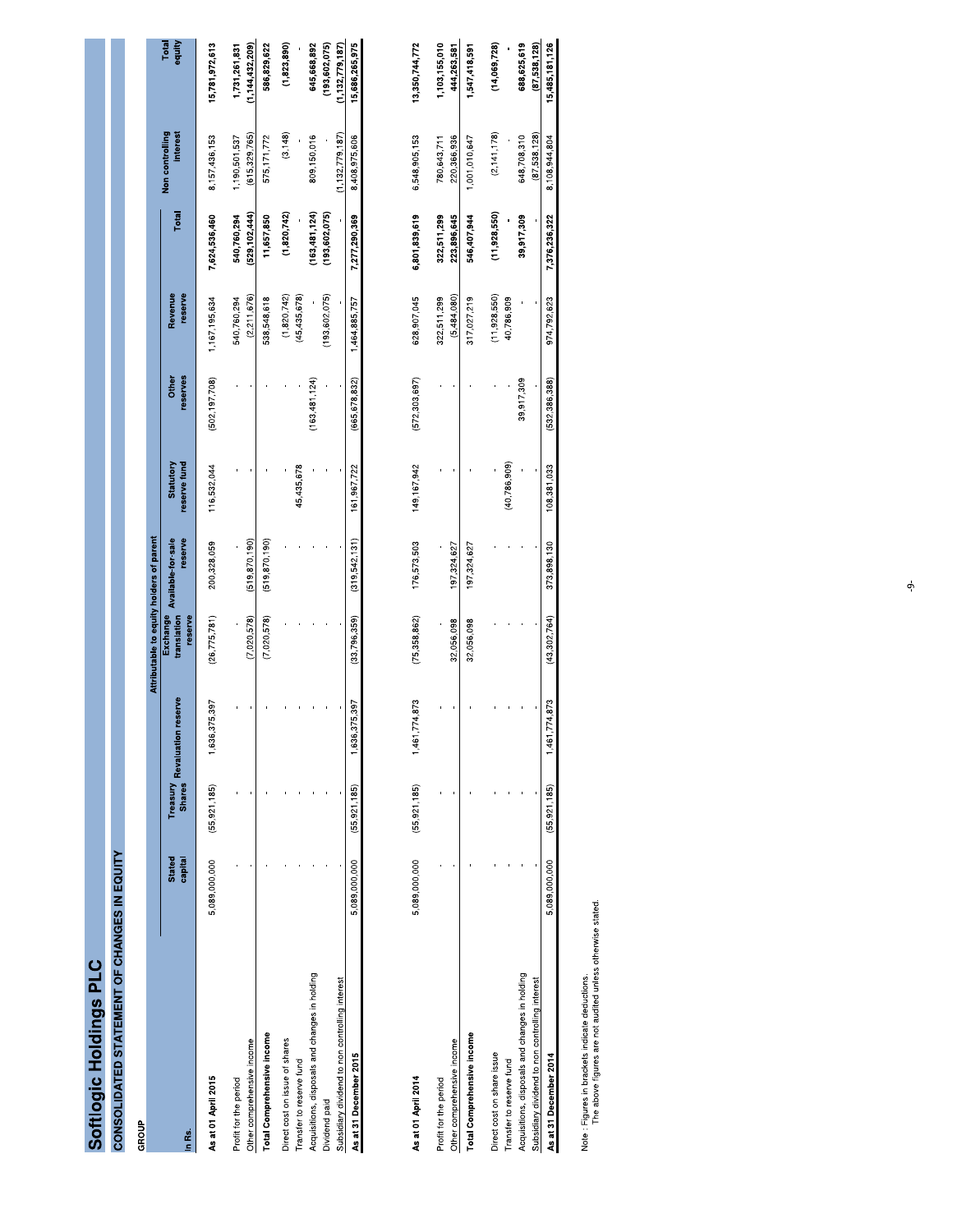# **COMPANY INCOME STATEMENT**

| In Rs.                                      | <b>Unaudited</b><br>9 months to<br>31-12-2015 | <b>Unaudited</b><br>9 months to<br>31-12-2014 | Change<br>as a<br>$\%$ | <b>Unaudited</b><br>3 months to<br>31-12-2015 | <b>Unaudited</b><br>3 months to<br>31-12-2014 | Change<br>as a<br>% | <b>Audited</b><br>12 months to<br>31-03-2015 |
|---------------------------------------------|-----------------------------------------------|-----------------------------------------------|------------------------|-----------------------------------------------|-----------------------------------------------|---------------------|----------------------------------------------|
| Revenue                                     | 443,928,135                                   | 311,683,048                                   | 42.43                  | 148,458,418                                   | 107,429,228                                   | 38.19               | 416,018,805                                  |
| Cost of sales                               | (133,918,822)                                 | (61, 246, 260)                                | 118.66                 | (46, 868, 200)                                | (19,057,891)                                  | 145.93              | (80,991,653)                                 |
| <b>Gross profit</b>                         | 310,009,313                                   | 250,436,788                                   | 23.79                  | 101,590,218                                   | 88,371,337                                    | 14.96               | 335,027,152                                  |
| Dividend income                             | 1,146,277,334                                 | 114,997,655                                   | 896.78                 | 999,803,909                                   | 97,655                                        | 1,023,712.31        | 961,271,765                                  |
| Other operating income                      | 18,405,550                                    | 99,954,113                                    | (81.59)                | 5,906,632                                     | 97,976,295                                    | (93.97)             | 108,111,472                                  |
| Administrative expenses                     | (244, 917, 534)                               | (199, 555, 132)                               | 22.73                  | (87, 394, 272)                                | (68, 594, 749)                                | 27.41               | (347, 890, 153)                              |
| Results from operating activities           | 1,229,774,663                                 | 265,833,424                                   | 362.61                 | 1,019,906,487                                 | 117,850,538                                   | 765.42              | 1.056,520,236                                |
| Finance income                              | 250,811,208                                   | 152,697,705                                   | 64.25                  | 98,167,132                                    | 40,237,620                                    | 143.97              | 201,540,615                                  |
| Finance expenses                            | (863,063,961)                                 | (735, 154, 009)                               | 17.40                  | (309, 961, 557)                               | (261, 591, 569)                               | 18.49               | (1,006,903,157)                              |
| Net finance cost                            | (612, 252, 753)                               | (582, 456, 304)                               | 5.12                   | (211, 794, 425)                               | (221, 353, 949)                               | (4.32)              | (805, 362, 542)                              |
| Change in fair value of investment property |                                               |                                               |                        |                                               |                                               |                     | 40,736,886                                   |
| Profit/ (loss) before tax                   | 617,521,910                                   | (316, 622, 880)                               | 295.03                 | 808,112,062                                   | (103, 503, 411)                               | 880.76              | 291,894,580                                  |
| Tax expense                                 | (36, 391, 292)                                | (28, 597, 314)                                | 27.25                  | (32, 391, 292)                                | (28, 597, 314)                                | 13.27               | 28,417,501                                   |
| Profit/ (loss) for the period               | 581,130,618                                   | (345, 220, 194)                               | 268.34                 | 775,720,770                                   | (132, 100, 725)                               | 687.22              | 320,312,081                                  |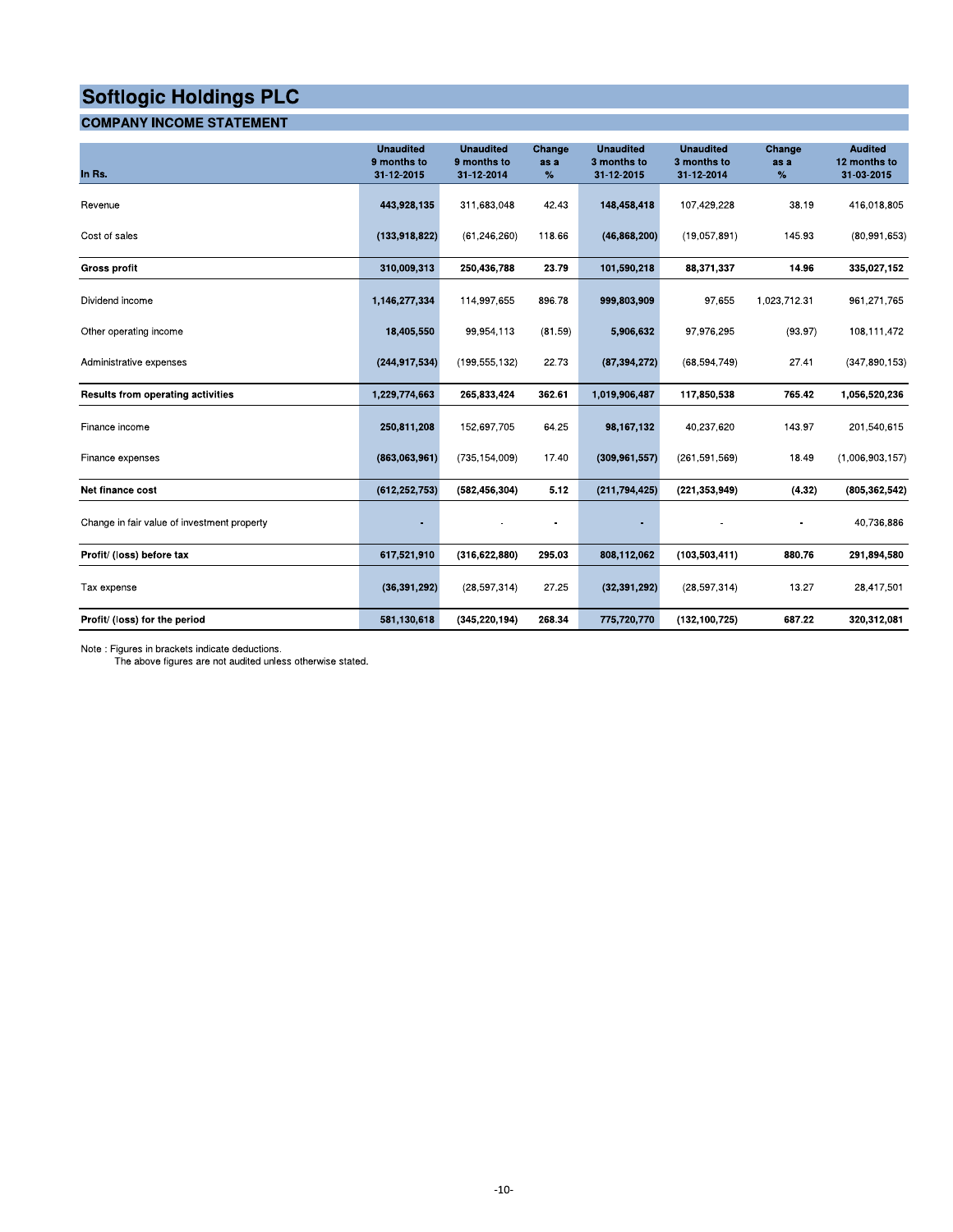# **COMPANY INCOME STATEMENT**

| In Rs.                                                                                                           | <b>Unaudited</b><br>9 months to<br>31-12-2015 | <b>Unaudited</b><br>9 months to<br>31-12-2014 | Change<br>as a<br>$\%$ | <b>Unaudited</b><br>3 months to<br>31-12-2015 | <b>Unaudited</b><br>3 months to<br>31-12-2014 | Change<br>as a<br>% | <b>Audited</b><br>12 months to<br>31-03-2015 |
|------------------------------------------------------------------------------------------------------------------|-----------------------------------------------|-----------------------------------------------|------------------------|-----------------------------------------------|-----------------------------------------------|---------------------|----------------------------------------------|
| Profit/ (loss) for the period                                                                                    | 581,130,618                                   | (345, 220, 194)                               | 268.34                 | 775,720,770                                   | (132, 100, 725)                               | 687.22              | 320,312,081                                  |
| Other comprehensive income                                                                                       |                                               |                                               |                        |                                               |                                               |                     |                                              |
| Other<br>comprehensive<br>income<br>be<br>to<br>not<br>reclassified to income statement in subsequent<br>periods |                                               |                                               |                        |                                               |                                               |                     |                                              |
| Actuarial gains/ (loss) on retirement benefits                                                                   |                                               |                                               |                        | <b>COL</b>                                    |                                               |                     | (2,634,546)                                  |
|                                                                                                                  | ٠                                             | $\sim$                                        | ۰.                     | $\sim$                                        | $\overline{\phantom{a}}$                      | $\blacksquare$      | (2,634,546)                                  |
| Tax on other comprehensive income                                                                                | ٠                                             |                                               |                        | н.                                            |                                               |                     | 737,672                                      |
| Other comprehensive income for the period, net of tax                                                            | ٠                                             |                                               | ۰                      | $\sim$                                        |                                               |                     | (1,896,874)                                  |
| Total comprehensive income for the period, net of tax                                                            | 581,130,618                                   | (345, 220, 194)                               | (268.34)               | 775,720,770                                   | (132, 100, 725)                               | (687.22)            | 318,415,207                                  |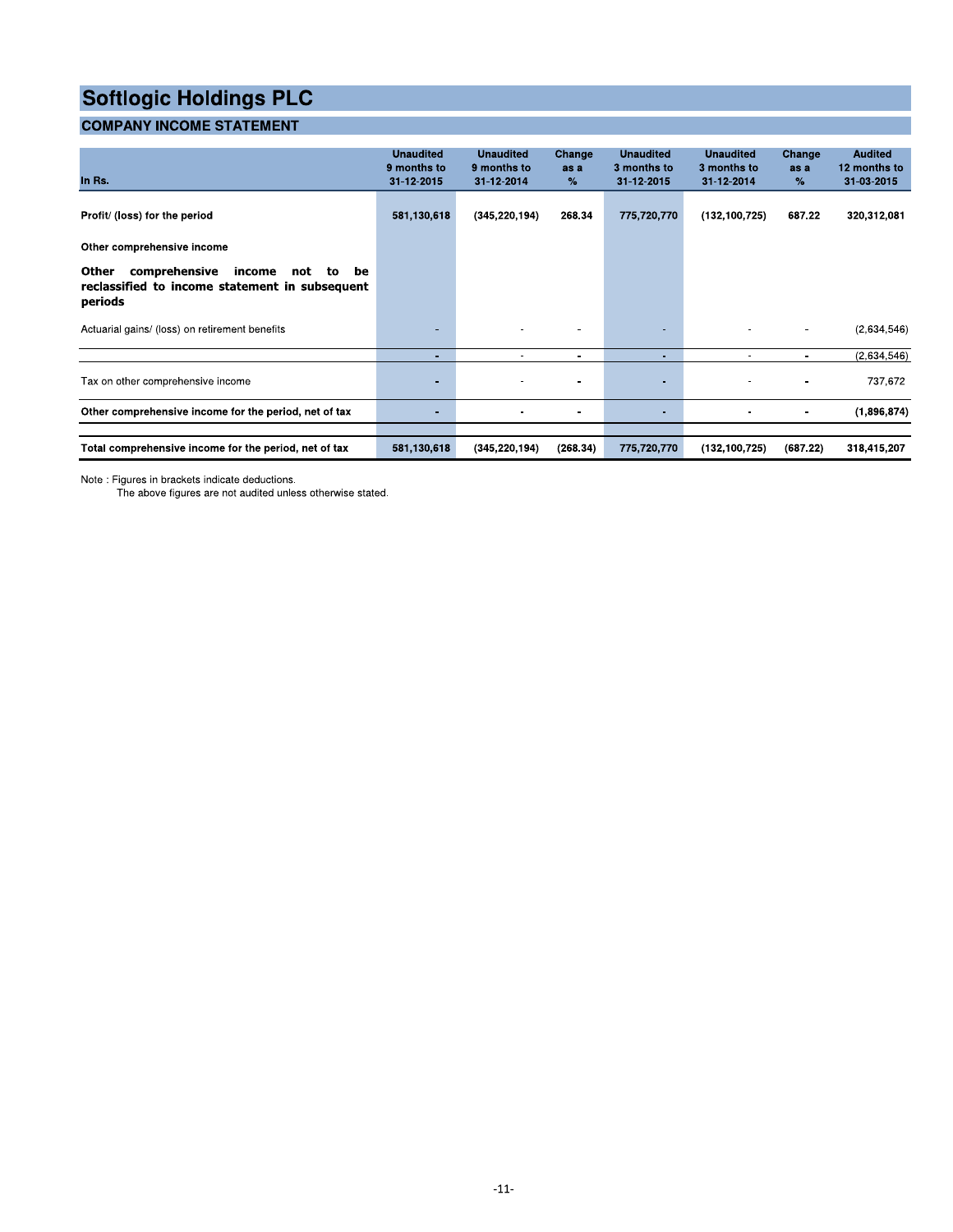# **COMPANY STATEMENT OF FINANCIAL POSITION**

|                                                     | <b>Unaudited</b>    | <b>Unaudited</b>    | <b>Audited</b>      |
|-----------------------------------------------------|---------------------|---------------------|---------------------|
| In Rs.                                              | as at<br>31-12-2015 | as at<br>31-12-2014 | as at<br>31-03-2015 |
| <b>ASSETS</b>                                       |                     |                     |                     |
| <b>Non-current assets</b>                           |                     |                     |                     |
| Property, plant and equipment                       | 133,270,868         | 134,896,751         | 121,538,318         |
| Investment property                                 | 442,641,386         | 394,000,000         | 442,641,386         |
| Intangible assets                                   | 3,438,393           | 4,963,304           | 1,723,508           |
| Investments in subsidiaries                         | 11,052,354,944      | 13,232,497,892      | 10,592,900,172      |
| Investments in associates                           | 11,000,000          | 11,000,000          | 11,000,000          |
| Other non current financial assets                  | 1,277,947,548       | 1,851,930,088       | 1,277,947,548       |
| Deferred tax assets                                 | 38,426,265          |                     | 68,817,557          |
|                                                     | 12,959,079,404      | 15,629,288,035      | 12,516,568,489      |
| <b>Current assets</b>                               |                     |                     |                     |
| Trade and other receivables                         | 369,184,077         | 250,030,354         | 241,724,591         |
| Amounts due from related parties                    | 4,070,934,783       | 1,300,011,885       | 2,290,507,881       |
| Other current assets                                | 46,477,451          | 44,459,018          | 21,724,101          |
| Short term investments                              | 2,377,580,826       | 153,239,878         | 3,670,748,138       |
| Cash in hand and at bank                            | 37,501,927          | 27,506,234          | 42,695,145          |
|                                                     | 6,901,679,064       | 1,775,247,369       | 6,267,399,856       |
| <b>Total assets</b>                                 | 19,860,758,468      | 17,404,535,404      | 18,783,968,345      |
|                                                     |                     |                     |                     |
| <b>EQUITY AND LIABILITIES</b>                       |                     |                     |                     |
| Equity attributable to equity holders of the parent |                     |                     |                     |
| Stated capital                                      | 5,089,000,000       | 5,089,000,000       | 5,089,000,000       |
| Revenue reserves                                    | 927,793,842         | (122, 222, 177)     | 541,413,224         |
| <b>Total equity</b>                                 | 6,016,793,842       | 4,966,777,823       | 5,630,413,224       |
| <b>Non-current liabilities</b>                      |                     |                     |                     |
| Interest bearing borrowings                         | 4,546,295,270       | 5,659,109,726       | 5,767,785,189       |
| Employee benefit liabilities                        | 35,920,576          | 34,380,587          | 30,669,730          |
| Other non current financial liabilities             | 165,000,000         | 530,000,000         | 509,915,332         |
|                                                     | 4,747,215,846       | 6,223,490,313       | 6,308,370,251       |
|                                                     |                     |                     |                     |
| <b>Current liabilities</b>                          |                     |                     |                     |
| Trade and other payables                            | 62,313,349          | 30,959,482          | 29,531,350          |
| Amounts due to related parties                      | 105,830,518         | 271,640,007         | 148,005,634         |
| Income tax liabilities                              | 6,000,000           |                     |                     |
| Short term borrowings                               | 4,714,866,668       | 5,071,888,372       | 4,191,598,768       |
| Current portion of interest bearing borrowings      | 4,125,061,837       | 725,621,851         | 2,368,998,067       |
| Other current liabilities                           | 18,079,172          | 20,157,192          | 24,009,338          |
| <b>Bank overdrafts</b>                              | 64,597,236          | 94,000,364          | 83,041,713          |
|                                                     | 9,096,748,780       | 6,214,267,268       | 6,845,184,870       |
| <b>Total equity and liabilities</b>                 | 19,860,758,468      | 17,404,535,404      | 18,783,968,345      |

Note : Figures in brackets indicate deductions.

The above figures are not audited unless otherwise stated.

I certify that the financial statements comply with the requirements of the Companies Act No. 7 of 2007.

-sgd-Group Chief Financial Officer

The Board of directors is responsible for the preparation and presentation of these financial statements.

-sgd-<br>Director

15 February 2016 Colombo

-sgd-Director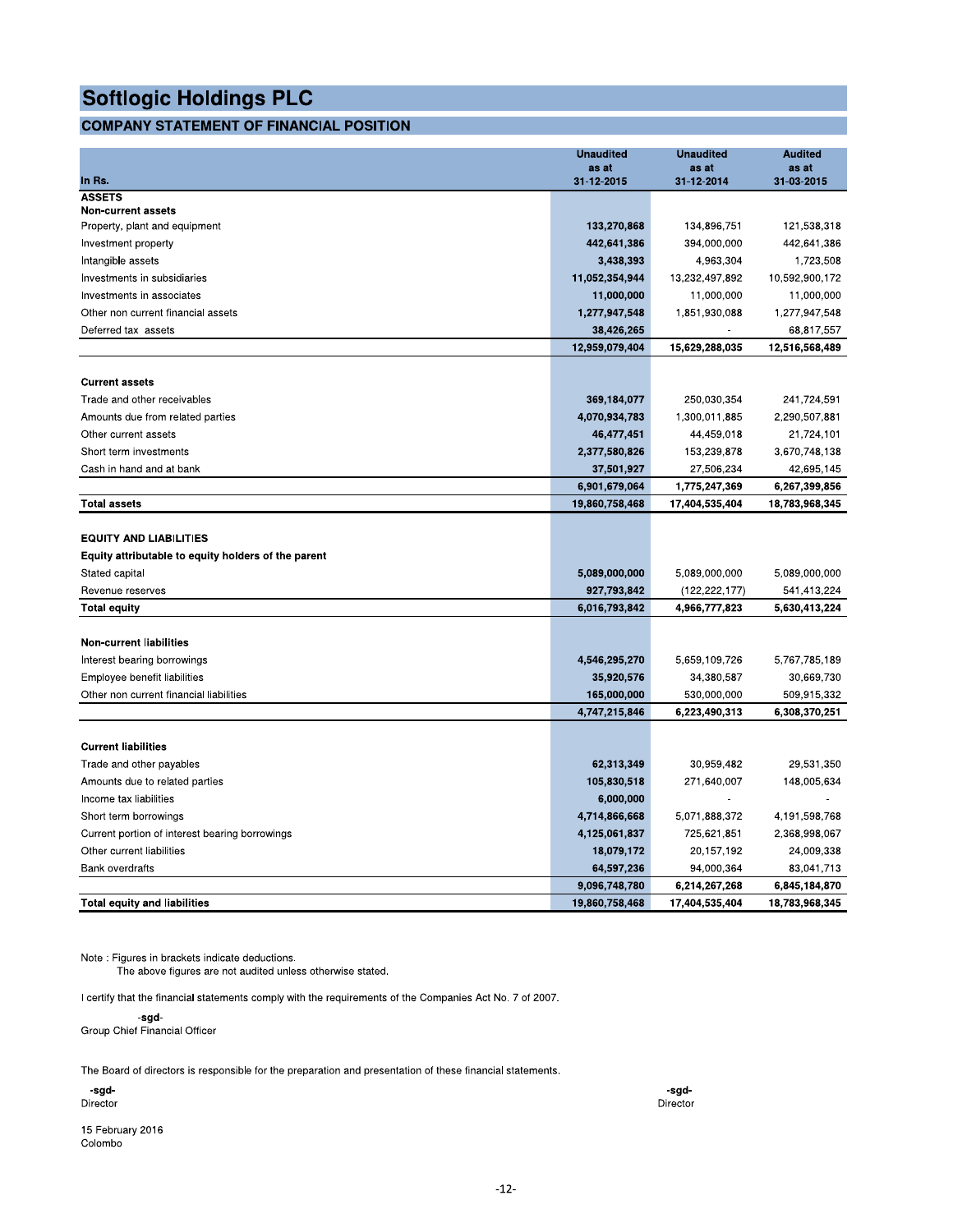# **COMPANY STATEMENT OF CASH FLOW**

| <b>Softlogic Holdings PLC</b>                                                                                |                                       |                                    |                                    |
|--------------------------------------------------------------------------------------------------------------|---------------------------------------|------------------------------------|------------------------------------|
| <b>COMPANY STATEMENT OF CASH FLOW</b>                                                                        |                                       |                                    |                                    |
|                                                                                                              | <b>Unaudited</b><br>9 months to       | <b>Unaudited</b><br>9 months to    | <b>Audited</b><br>12 months to     |
| In Rs.                                                                                                       | 31-12-2015                            | 31-12-2014                         | 31-03-2015                         |
| <b>CASH FLOWS FROM OPERATING ACTIVITIES</b><br>Profit/ (loss) before tax                                     | 617,521,910                           | (316, 622, 880)                    | 291,894,580                        |
| <b>Adjustments for:</b>                                                                                      |                                       |                                    |                                    |
| Finance income<br>Dividend income                                                                            | (250, 811, 208)<br>(1, 146, 277, 334) | (152, 697, 705)<br>(114, 997, 655) | (201, 540, 615)<br>(961, 271, 765) |
| Finance costs                                                                                                | 863,063,961                           | 735,154,009                        | 1,006,903,157                      |
| Change in fair value of investment property                                                                  |                                       |                                    | (40, 736, 886)                     |
| Gratuity provision and related costs                                                                         | 5,789,156                             | 5,400,000                          | 6,520,501                          |
| Provision for impairment of receivables                                                                      | 29,237,769                            | 7,000,000                          | 61,416,769                         |
| Fair value adjustment for asset held for sale                                                                |                                       |                                    | 8,250,980                          |
| Depreciation of property, plant and equipment<br>Loss/ (profit) on sale of property, plant and equipment     | 16,648,096<br>6,067                   | 19,617,619<br>(3,407,320)          | 24,239,655<br>(6,368,059)          |
| Profit on sale of investments                                                                                |                                       |                                    | (80, 981, 615)                     |
| Amortisation / impairment of intangible assets                                                               | 1,419,072                             | 2,240,492                          | 2,624,845                          |
| Impairment & derecognition of property, plant & equipment                                                    | 142,878                               |                                    | 995,249                            |
| Profit before working capital changes                                                                        | 136,740,367                           | 181,686,560                        | 111,946,796                        |
| (Increase) / decrease in trade and other receivable                                                          | (156, 626, 155)                       | (89, 860, 514)                     | (74, 554, 750)                     |
| (Increase) / decrease in other current assets                                                                | (22, 987, 256)                        | (13,322,751)                       | 1,999,042                          |
| (Increase) / decrease in amount due from related parties                                                     | (1,554,104,184)                       | (1,041,547,332)                    | (1,662,568,488)                    |
| Increase / (decrease) in trade and other payables                                                            | 32,781,999                            | 16,389,654                         | 14,961,522                         |
| Increase / (decrease) in amount due to related parties<br>Increase / (decrease) in other current liabilities | (544, 741, 498)<br>(5,930,166)        | (145, 017, 307)<br>2,128,420       | (294, 537, 636)<br>5,980,569       |
| Cash generated from / (used in) operations                                                                   | (2, 114, 866, 893)                    | (1,089,543,270)                    | (1,896,772,945)                    |
|                                                                                                              |                                       |                                    |                                    |
| Finance income received                                                                                      | 248,545,499                           | 150,077,444                        | 199,719,324                        |
| Finance expenses paid                                                                                        | (854,086,769)                         | (725, 270, 349)                    | (994, 129, 825)                    |
| Dividend received                                                                                            | 21,033,133                            | 114,997,655                        | 961,271,765                        |
| Tax paid<br>Gratuity paid                                                                                    | (1,766,094)<br>(538, 311)             | (28, 597, 314)<br>(1, 103, 198)    | (32, 249, 264)<br>(2,767,813)      |
| Net cash flow from / (used in) operating activities                                                          | (2,701,679,435)                       | (1,579,439,032)                    | (1,764,928,758)                    |
|                                                                                                              |                                       |                                    |                                    |
| <b>CASH FLOWS FROM /(USED IN) INVESTING ACTIVITIES</b>                                                       |                                       |                                    |                                    |
| Purchase and construction of property, plant and equipment<br>Addition to investment property                | (6,764,015)                           | (8,221,195)                        | (5,539,092)<br>(7,904,500)         |
| Addition to intangible assets                                                                                | (3, 133, 957)                         | (1,861,900)                        | (1,861,900)                        |
| Increase in interest in subsidiaries                                                                         | (301,803,722)                         | (1,034,672,662)                    | (1,305,012,469)                    |
| Proceeds from disposal of controlling interest                                                               |                                       |                                    | 1,787,901,615                      |
| Acquisition of business                                                                                      |                                       | (2,789,975,487)                    | (2,789,975,487)                    |
| Proceeds from sale of property, plant and equipment                                                          | 16,729,978                            | 7,439,656                          | 17,405,813                         |
| Net cash flow used in investing activities                                                                   | (294, 971, 716)                       | (3,827,291,588)                    | (2,304,986,020)                    |
| <b>CASH FLOWS FROM / (USED IN) FINANCING ACTIVITIES</b>                                                      |                                       |                                    |                                    |
| Proceeds from long term borrowings                                                                           | 2,524,765,770                         | 3,788,923,982                      | 5,738,547,536                      |
| Repayment of long term borrowings                                                                            | (2,042,921,942)                       | (1,317,520,355)                    | (1,517,981,903)                    |
| Proceeds from / (repayment of) short term borrowings (net)                                                   | 523,267,900                           | 1,151,077,600                      | 270,787,996                        |
| Dividend paid to equity holders of parent                                                                    | (194, 750, 000)                       |                                    |                                    |
| Net cash flow from financing activities                                                                      | 810,361,728                           | 3,622,481,227                      | 4,491,353,629                      |
|                                                                                                              |                                       |                                    |                                    |
| NET INCREASE / (DECREASE) IN CASH AND CASH EQUIVALENTS<br>CASH AND CASH EQUIVALENTS AT THE BEGINNING         | (2, 186, 289, 423)<br>2,159,194,114   | (1,784,249,393)<br>1,737,755,263   | 421,438,851<br>1,737,755,263       |
| CASH AND CASH EQUIVALENTS AT THE END                                                                         | (27,095,309)                          | (46, 494, 130)                     | 2,159,194,114                      |
|                                                                                                              |                                       |                                    |                                    |
| ANALYSIS OF CASH AND CASH EQUIVALENTS                                                                        |                                       |                                    |                                    |
| <b>Favourable balances</b>                                                                                   |                                       |                                    |                                    |
| Cash in hand and at bank                                                                                     | 37,501,927                            | 27,506,234                         | 42,695,145                         |
| Short term investments                                                                                       |                                       | 20,000,000                         | 2,199,540,683                      |
| Unfavourable balances                                                                                        |                                       |                                    |                                    |
| <b>Bank overdrafts</b><br>Cash and cash equivalents                                                          | (64, 597, 236)<br>(27,095,309)        | (94,000,364)<br>(46, 494, 130)     | (83,041,714)<br>2,159,194,114      |
|                                                                                                              |                                       |                                    |                                    |
| Note: Figures in brackets indicate deductions.                                                               |                                       |                                    |                                    |
| The above figures are not audited unless otherwise stated.                                                   |                                       |                                    |                                    |
|                                                                                                              |                                       |                                    |                                    |
| $-13-$                                                                                                       |                                       |                                    |                                    |
|                                                                                                              |                                       |                                    |                                    |
|                                                                                                              |                                       |                                    |                                    |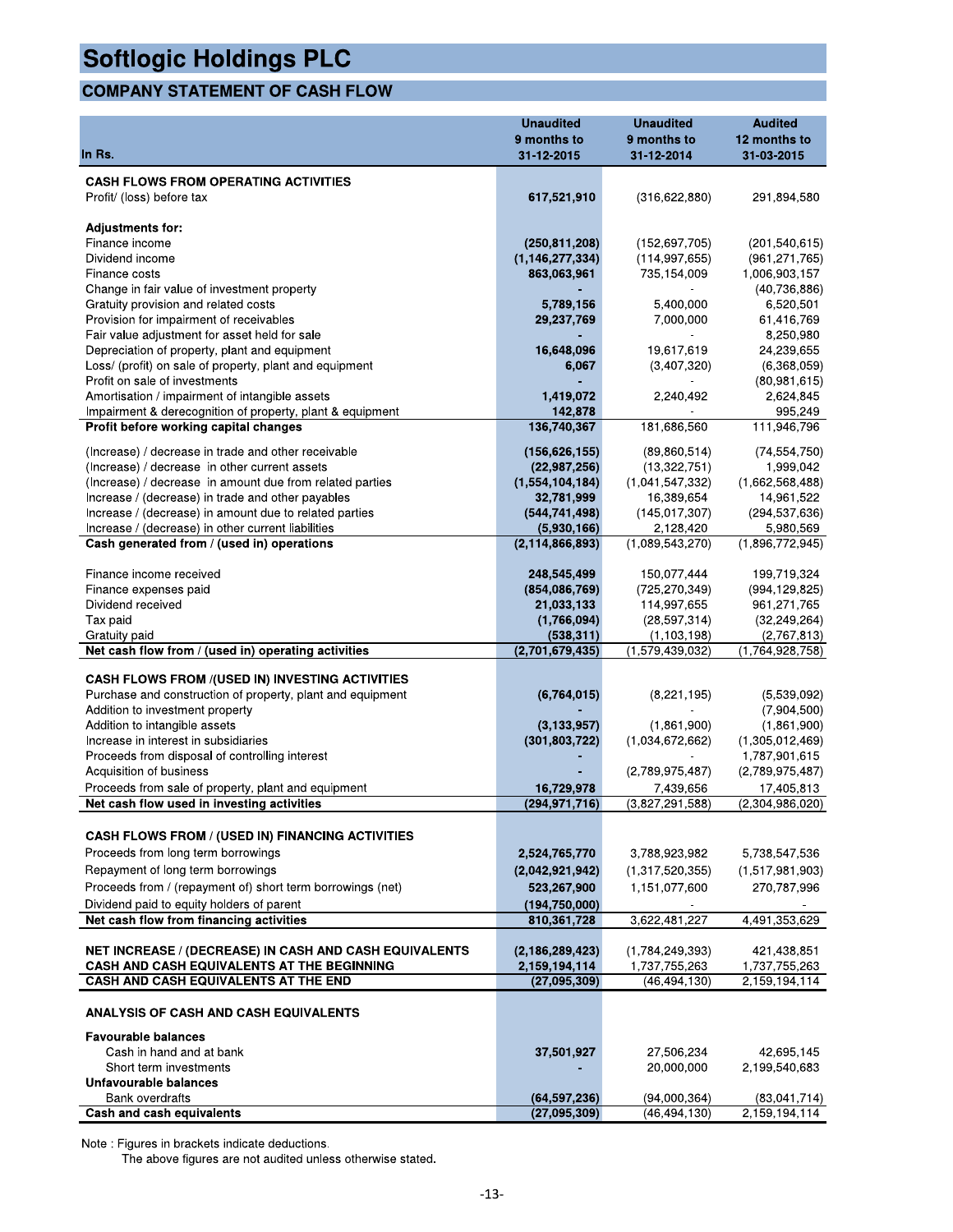# **COMPANY STATEMENT OF CHANGES IN EQUITY**

# **COMPANY**

| In Rs.                            | <b>Stated</b><br>capital | <b>Revenue</b><br>reserve | <b>Total</b>    |
|-----------------------------------|--------------------------|---------------------------|-----------------|
|                                   |                          |                           |                 |
| As at 01 April 2015               | 5,089,000,000            | 541,413,224               | 5,630,413,224   |
| Profit for the period             |                          | 581,130,618               | 581,130,618     |
| <b>Total comprehensive income</b> |                          | 581,130,618               | 581,130,618     |
| Dividend paid                     |                          | (194, 750, 000)           | (194, 750, 000) |
| As at 31 December 2015            | 5,089,000,000            | 927,793,842               | 6,016,793,842   |
|                                   |                          |                           |                 |
| As at 01 April 2014               | 5,089,000,000            | 222,998,017               | 5,311,998,017   |
| Loss for the period               |                          | (345, 220, 194)           | (345, 220, 194) |
| <b>Total comprehensive income</b> |                          | (345,220,194)             | (345,220,194)   |
| As at 31 December 2014            | 5,089,000,000            | (122, 222, 177)           | 4,966,777,823   |

Note : Figures in brackets indicate deductions.

The above figures are not audited unless otherwise stated.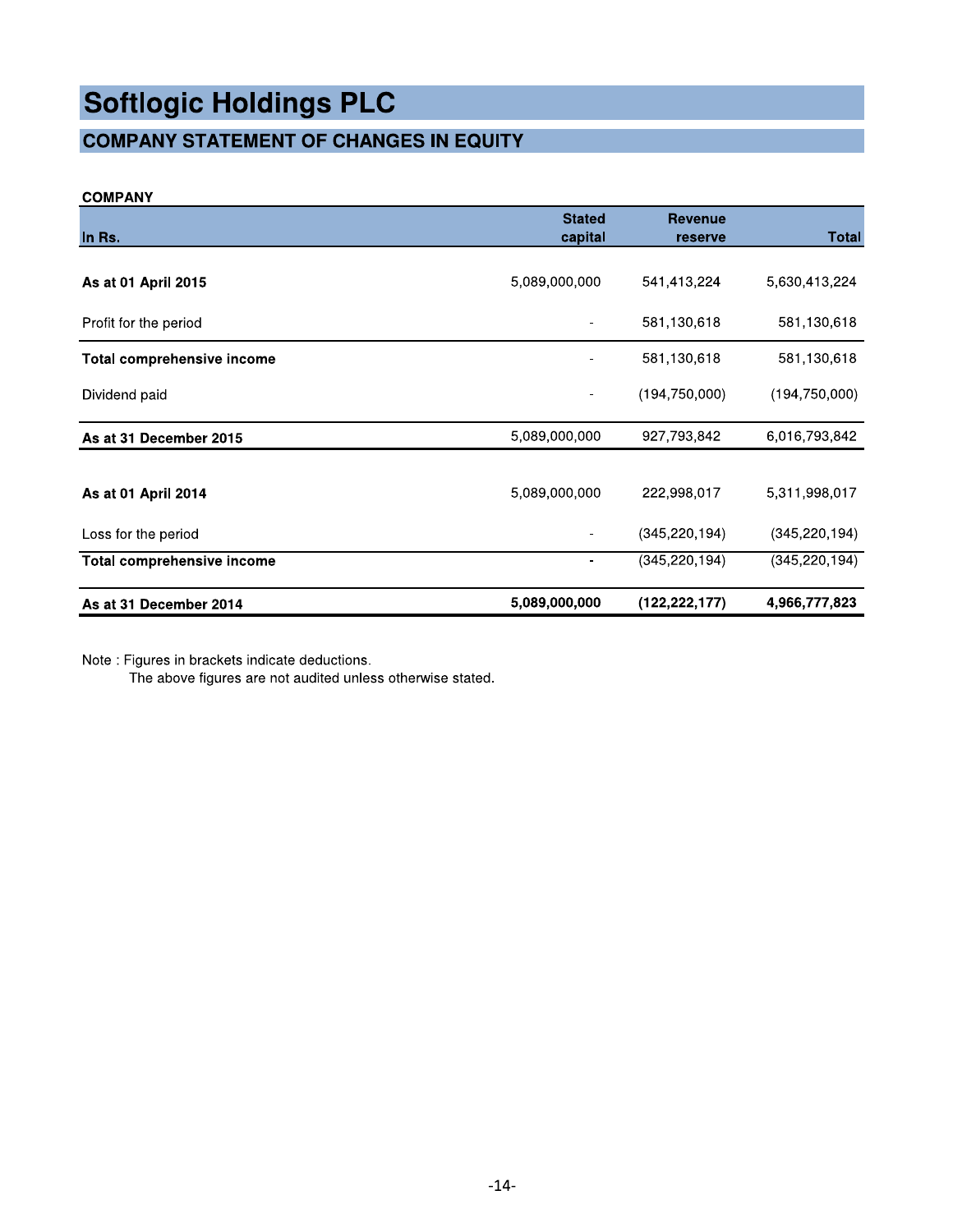# Softlogic Holdings PLC<br>NOTES TO THE FINANCIAL STATEMENTS

OPERATING SEGMENT INFORMATION

| REVENUE AND PROFIT                                | Information Technology |                 | Leisure         |                 | Retail          |                 | <b>Auto Mobiles</b> |                | <b>Financial Services</b> |               | <b>Healthcare Services</b> |                 | <b>Others</b>   |                 | Group              |                 |
|---------------------------------------------------|------------------------|-----------------|-----------------|-----------------|-----------------|-----------------|---------------------|----------------|---------------------------|---------------|----------------------------|-----------------|-----------------|-----------------|--------------------|-----------------|
| For the nine months ended 31 December             | 2015                   | 2014            | 2015            | 2014            | 2015            | 2014            | 2015                | 2014           | 2015                      | 2014          | 2015                       | 2014            | 2015            | 2014            | 2015               | 2014            |
| Revenue                                           |                        |                 |                 |                 |                 |                 |                     |                |                           |               |                            |                 |                 |                 |                    |                 |
| Total revenue                                     | 13,314,673,621         | 6,739,522,057   | 700,486,961     | 388,293,515     | 14,660,346,747  | 8,994,965,929   | 1,016,497,972       | 591,022,171    | 6,873,960,807             | 5,978,401,349 | 7,307,261,052              | 6,361,482,375   | 456,968,284     | 314,541,324     | 44,330,195,444     | 29,368,228,720  |
| Inter group                                       | (804, 124, 512)        | (641, 683, 750) | (125, 633, 863) | (55, 848, 986)  | (613, 476, 671) | (467, 590, 898) | (44,328,171)        | (18, 734, 464) | (146, 313, 822)           | (92,897,500)  |                            |                 | (446,707,779)   | 305,314,925)    | (2, 180, 584, 818) | (1,582,070,523) |
| Total external revenue                            | 12.510.549.109         | 6.097.838.307   | 574,853,098     | 332.444.529     | 14,046,870,076  | 8,527,375,031   | 972, 169, 801       | 572.287.707    | 6.727.646.985             | 5.885.503.849 | 7,307,261,052              | 6.361.482.375   | 10,260,505      | 9.226.399       | 42,149,610,626     | 27,786,158,197  |
| Operating profit/ (loss)                          | 649,472,874            | 579,339,498     | (27,213,150)    | (131, 285, 357) | 1,363,418,533   | 697,965,050     | (47, 125, 984)      | (28, 136, 036) | 1,076,106,739             | 622,821,422   | 1,794,881,151              | 1,509,954,474   | (32, 727, 781)  | 7,101,953       | 4,776,812,382      | 3,257,761,004   |
| Finance income                                    | 3,301,905              | 2,385,680       | 7,693,684       | 4,903,791       | 20,188,208      | 37,476,697      | 142,488             |                | 709,497,591               | 865,246,597   | 117,693,426                | 67,304,896      | 2,083,518       | 2,171,717       | 860,600,820        | 979,489,378     |
| Finance cost                                      | (223, 437, 970)        | (239, 241, 153) | (184, 830, 532) | (50, 377, 406)  | 756,239,769)    | 465,580,184)    | (66, 571, 333)      | (38,717,281)   | (83, 248, 111)            | 134,080,305)  | (402,253,591)              | (507,173,061)   | 654,936,787     | 628,593,306)    | 2,371,518,093      | 2,063,762,696   |
| Share of results of associates                    |                        |                 |                 |                 |                 |                 |                     |                |                           |               |                            |                 | 13,934,053      | 7,480,446       | 13,934,053         | 7,480,446       |
| Change in insurance contract liabilities          |                        |                 |                 |                 |                 |                 |                     |                | (847, 871, 303)           | (750.143.860) |                            |                 |                 |                 | (847, 871, 303)    | 750, 143, 860   |
| Profit/ (loss) before taxation                    | 429,336,809            | 342,484,025     | (204, 349, 998) | (176, 758, 972) | 627,366,972     | 269,861,563     | (113, 554, 829)     | (66, 853, 317) | 854,484,916               | 603,843,854   | 1,510,320,986              | ,070,086,309    | (671, 646, 997) | (611, 839, 190) | 2,431,957,859      | 1,430,824,272   |
| Taxation                                          | (148, 449, 457)        | (85, 152, 424)  | (5,548,639)     | 10,636,810      | (161, 829, 855) | (8,706,706)     | (5,667,195)         | (1, 115, 734)  | (9,564,752)               | (49,027,859)  | (196, 470, 291)            | (151, 267, 489) | (173, 165, 839) | (43,035,860)    | (700, 696, 028)    | (327, 669, 262) |
| Profit/ (loss) after taxation                     | 280,887,352            | 257,331,601     | (209, 898, 637) | (166, 122, 162) | 465,537,117     | 261.154.857     | (119, 222, 024)     | (67.969.051)   | 844,920,164               | 554,815,995   | 1,313,850,695              | 918,818,820     | (844, 812, 836) | (654,875,050)   | 1,731,261,831      | 1,103,155,010   |
| Depreciation of property, plant & equipment (PPE) | 48,320,724             | 28,411,109      | 129,872,152     | 80,012,221      | 264,053,581     | 134,155,032     | 27,704,207          | 15,930,461     | 113,668,287               | 83,131,561    | 519,812,987                | 193,709,101     | 16,826,441      | 19,752,943      | ,120,258,379       | 855, 102, 428   |
| Amortisation of lease rentals paid in advance     |                        |                 |                 |                 |                 |                 |                     |                |                           |               | 777,700                    | 777,700         |                 |                 | 777,700            | 777,700         |
| Amortisation of intangible assets                 | 14,855,106             | 3,382,872       | 36,205,924      | 35,620,641      | 42,138,041      | 6,740,370       |                     |                | 11,381,294                | 106,712,617   | 6,391,408                  | 6,391,408       | 1,419,072       | 2.240,492       | 212,390,845        | 61,088,400      |
| Retirement benefit obligations and related cost   | 14,823,330             | 12,234,520      | 5,611,000       | 3,238,000       | 17,334,272      | 9,773,702       | 1,898,190           | 1,419,127      | 15,460,672                | 11,086,720    | 14,512,699                 | 43,016,658      | 6,004,239       | 5,479,950       | 105,644,402        | 86,248,677      |
| Purchase and construction of PPE                  | 30,955,961             | 55,312,610      | ,627,968,128    | 1,660,786,949   | 906,690,404     | 301,567,156     | 19,080,847          | 215,973,177    | 169,870,380               | 64,746,224    | 578,196,896                | 129,794,652     | 50,744,061      | 8,703,512       | 3,483,506,677      | 2,836,884,280   |
| Additions to intangible assets                    | 16,928,148             | 2,401,398       | 6,405,486       | 304,813         | 12,902,156      | 14,814,939      |                     |                | 11,903,701                | 32,309,734    |                            |                 | 3,133,957       | .861,900        | 81,273,448         | 51,692,784      |
| Additions to lease rentals paid in advance        |                        |                 |                 |                 |                 |                 |                     |                |                           |               |                            | 702.520,660     |                 |                 |                    | 702,520,660     |
|                                                   |                        |                 |                 |                 |                 |                 |                     |                |                           |               |                            |                 |                 |                 |                    |                 |
| <b>REVENUE AND PROFIT</b>                         | Information Technology |                 | Leisure         |                 | Retail          |                 | <b>Auto Mobiles</b> |                | <b>Financial Services</b> |               | <b>Healthcare Services</b> |                 | <b>Others</b>   |                 | Group              |                 |

| <b>REVENUE AND PROFIT</b>                         | Information Technology |                 | Leisure        |                | Retail          |                | <b>Auto Mobiles</b> |                | <b>Financial Services</b> |                 | <b>Healthcare Services</b> |               | <b>Others</b>   |                | Group           |                 |
|---------------------------------------------------|------------------------|-----------------|----------------|----------------|-----------------|----------------|---------------------|----------------|---------------------------|-----------------|----------------------------|---------------|-----------------|----------------|-----------------|-----------------|
| For the three months ended 31 December            | 2015                   | 2014            | 2015           | 2014           | 2015            | 2014           | 2015                | 2014           | 2015                      | 2014            | 2015                       | 2014          | 2015            | 2014           | 2015            | 2014            |
|                                                   |                        |                 |                |                |                 |                |                     |                |                           |                 |                            |               |                 |                |                 |                 |
| Revenue                                           |                        |                 |                |                |                 |                |                     |                |                           |                 |                            |               |                 |                |                 |                 |
| Total revenue                                     | 5,072,233,537          | 2,710,457,263   | 292,303,762    | 211,920,987    | 5,674,730,530   | 1,348,577,567  | 445,807,543         | 290,005,674    | 2,411,512,902             | 856,605,384     | 2,597,776,067              | 2,175,764,029 | 152,869,169     | 106,594,504    | 16,647,233,510  | 1,699,925,408   |
| Inter group                                       | (80,039,836)           | (351, 770, 781) | (58,950,345)   | (19,369,562)   | (359, 828, 718) | (87, 325, 052) | (12,500,612)        | (5, 147, 898)  | (35, 683, 603)            | (37,540,571)    |                            |               | (149, 472, 438) | 103,401,105)   | (696, 475, 552) | (604, 554, 969) |
| Total external revenue                            | 4,992,193,701          | 2,358,686,482   | 233,353,417    | 192,551,425    | 5,314,901,812   | 4,261,252,515  | 433,306,931         | 284,857,776    | 2,375,829,299             | 1,819,064,813   | 2,597,776,067              | 2,175,764,029 | 3,396,731       | 3,193,399      | 15,950,757,958  | 11,095,370,439  |
|                                                   |                        |                 |                |                |                 |                |                     |                |                           |                 |                            |               |                 |                |                 |                 |
| Operating profit/ (loss)                          | 161,921,296            | 161,524,465     | 19,165,236     | (29, 724, 029) | 578,709,612     | 362,683,070    | (43,904,894)        | (35, 162, 326) | 380,738,934               | 480,703,473     | 766,719,096                | 493,517,060   | (17, 955, 662)  | 136,079,540    | 1,845,393,618   | 1,569,621,253   |
| Finance income                                    | (130, 076)             | 1,045,175       | 2,262,497      | 1,778,301      | 8,128,748       | (6,245,086)    | 32,063              |                | 219,838,520               | (270, 808, 062) | 82,902,731                 | 31,929,119    | (129, 845)      | (1,169,861)    | 312,904,638     | 243,470,414     |
| Finance cost                                      | (76, 910, 217)         | (84, 583, 351)  | (96, 883, 119) | (31, 498, 354) | (280, 331, 067) | 203,054,123)   | (26,058,346)        | (16,015,638)   | (20,066,525)              | (41,087,558)    | 114,487,937                | (178,200,962) | 196,940,321     | 199,350,105)   | 811,677,532     | 753,790,091     |
| Share of results of associates                    |                        |                 |                |                |                 |                |                     |                |                           |                 |                            |               | 8,105,538       | 1,306,648      | 8,105,538       | 1,306,648       |
| Change in insurance contract liabilities          |                        |                 |                |                |                 |                |                     |                | 12,578,830                | 135.307.608     |                            |               |                 |                | 12,578,830      | 135,307,608     |
| Profit/ (loss) before taxation                    | 84,881,003             | 77,986,289      | (75,455,386)   | (59,444,082    | 306,507,293     | 153,383,861    | (69, 931, 177)      | (51, 177, 964) | 593,089,759               | 304,115,461     | 735,133,890                | 347,245,217   | (206, 920, 290) | (63, 133, 778) | 1,367,305,092   | 708,975,004     |
| Taxation                                          | (57, 795, 713)         | (38, 702, 577)  | (1,483,232)    | 2,555,704      | (71, 343, 496)  | (34, 661, 906) | 825,118             | (1, 115, 734)  | 35,749,353                | (16, 206, 118)  | (80, 258, 645)             | (56,825,702)  | (147, 129, 038) | (40, 011, 308) | (321, 435, 653) | (184, 967, 641) |
| Profit/ (loss) after taxation                     | 27,085,290             | 39,283,712      | (76,938,618)   | (56,888,378)   | 235, 163, 797   | 118,721,955    | (69, 106, 059)      | (52, 293, 698) | 628,839,112               | 287,909,343     | 654,875,245                | 290,419,515   | (354, 049, 328) | 103, 145, 086) | 1,045,869,439   | 524,007,363     |
|                                                   |                        |                 |                |                |                 |                |                     |                |                           |                 |                            |               |                 |                |                 |                 |
| Depreciation of property, plant & equipment (PPE) | 16,359,029             | 14,757,506      | 44,205,596     | 51,095,244     | 93,224,941      | 60,880,938     | 9,726,590           | 8,437,484      | 41,722,763                | 30,229,767      | 76,406,909                 | 69,899,349    | 5,727,346       | 7,019,677      | 388,373,174     | 342,319,965     |
| Amortisation of lease rentals paid in advance     |                        |                 |                |                |                 |                |                     |                |                           |                 | 259,233                    | 259,233       |                 |                | 259,233         | 259,233         |
| Amortisation of intangible assets                 | 6,660,568              |                 | 12,325,497     | 11,826,584     | 12,951,421      | 2,404,470      |                     |                | 37,121,294                | 36,939,256      | 2,130,468                  | 2,130,469     | 857,362         | 631,837        | 72,046,610      | 53,932,616      |
| Retirement benefit obligations and related cost   | 4,953,040              | 5,169,592       | 1,867,000      | 1,572,000      | 6,427,999       | 4,478,047      | 942,602             | 482,875        | 4,380,799                 | 2,655,67        | 1,541,415                  | 13,741,887    | 2,288,247       | ,800,000       | 32,401,102      | 29,900,072      |
| Purchase and construction of PPE                  | 17,396,838             | 32,630,937      | 604,970,898    | 490,037,513    | 191,499,525     | 12,372,473     | 1,222,731           | 47,392,674     | 12,129,628                | 38,737,102      | 287,141,109                | 83,429,402    | 48,519,838      | ,636,509       | ,195,880,567    | 907,236,610     |
| Additions to intangible assets                    | 11,130,770             |                 |                | 221,226        | 28,984,059      |                |                     |                | 658,721                   | 5,168,814       |                            |               |                 | ,241,900       | 40,773,550      | 6,631,940       |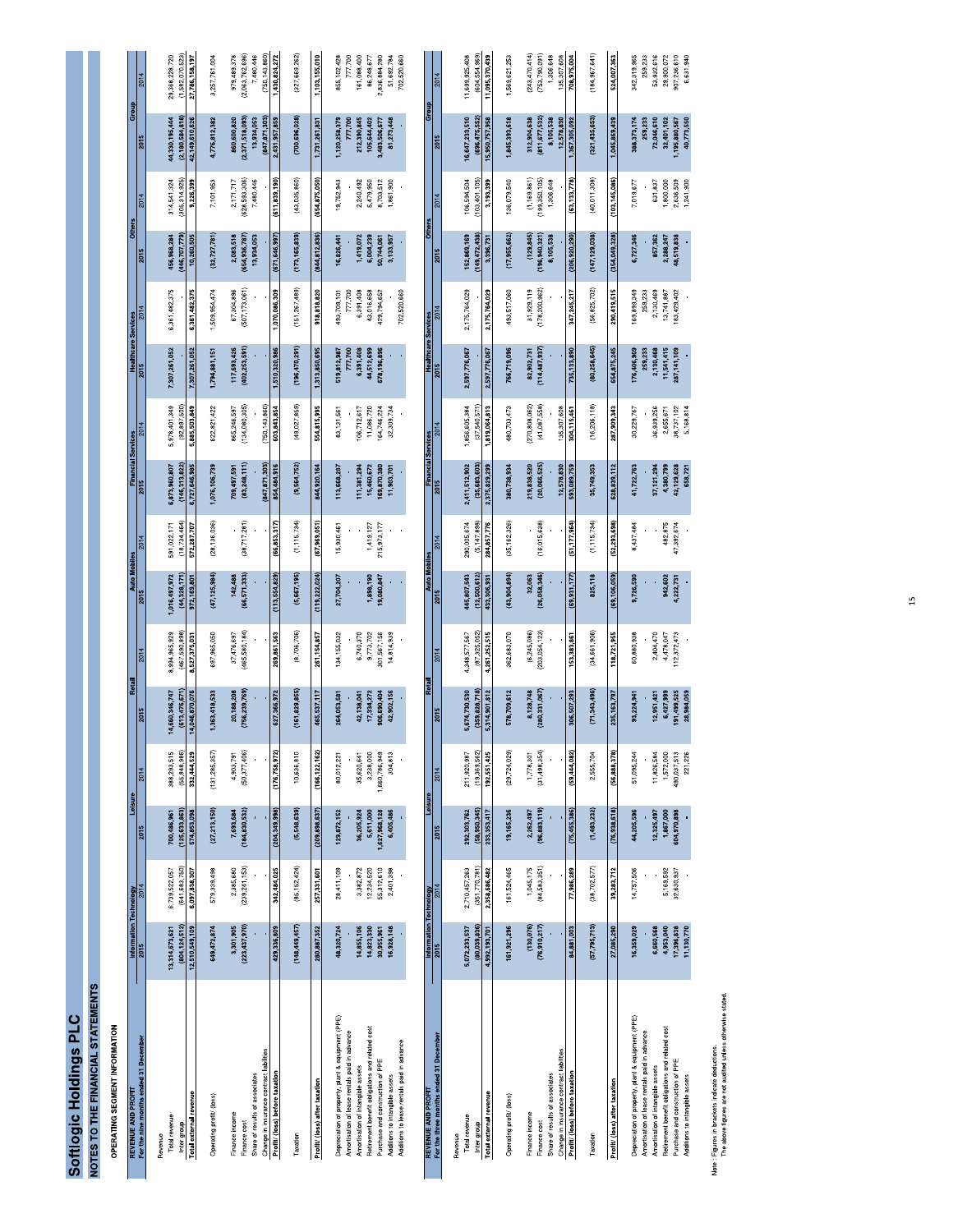# NOTES TO THE FINANCIAL STATEMENTS

OPERATING SEGMENT INFORMATION

|                                                                       |                                |                                | Leisure                        |                                | Retail                           |                                  | <b>Auto Mobiles</b>          |                              |                                  |                                  | <b>Healthcare Services</b>      |                                  | Others                        |                               |                                  |                                  |
|-----------------------------------------------------------------------|--------------------------------|--------------------------------|--------------------------------|--------------------------------|----------------------------------|----------------------------------|------------------------------|------------------------------|----------------------------------|----------------------------------|---------------------------------|----------------------------------|-------------------------------|-------------------------------|----------------------------------|----------------------------------|
| As at 31 December                                                     | Information Technology<br>2015 |                                | 2015                           |                                | $\overline{5}$                   |                                  | <b>ROZ</b>                   |                              | <b>Financial Services</b><br>ត្ត |                                  | 2015                            |                                  | 2015                          |                               | Group<br>2015                    | 2014                             |
|                                                                       |                                |                                |                                |                                |                                  |                                  |                              |                              |                                  |                                  |                                 |                                  |                               |                               |                                  |                                  |
| Property, plant and equipment                                         | 211,797,850                    | 238,020,415                    | 7,749,861,759                  | 5,745,296,460                  | 5,208,672,561                    | 4,329,048,438                    | 362,496,232                  | 383,169,261                  | 826,509,617                      | 720,519,125                      | 10,983,140,506                  | 10,217,443,334                   | 134,009,794                   | 135,646,235                   | 25,476,488,319                   | 21,769,143,268                   |
| Lease rentals paid in advance                                         |                                |                                |                                |                                |                                  |                                  |                              |                              |                                  |                                  | 854,018,201                     | 855,055,150                      |                               |                               | 854,018,201                      | 855,055,150                      |
| Investment property                                                   | 233,000,000                    | 225,300,000                    | 1,045,292,349                  | 1,045,292,349                  | 94,848,000                       | 81,510,000                       |                              |                              |                                  |                                  |                                 |                                  | 442,641,387                   | 394,000,000                   | 1,815,781,736                    | 1,746,102,349                    |
| Intangible assets                                                     | 170,990,37                     | 187,357,188                    | 6,247,409                      | 304,813                        | 384,038,231                      | 161,055,670                      |                              |                              | 82,436,024                       | 79,450,063                       |                                 |                                  | 3,438,393                     | 4,963,304                     | 647,150,428                      | 433,131,038                      |
| Other non current financial assets                                    | 12,804,125                     | 11,341,835                     |                                |                                | 5,407,478                        | 54,372,734                       | 1,500,000                    |                              | 11,760,170,323                   | 7,394,600,202                    | 467,140,276                     | 604,895,927                      | 2,528,664                     | 2,528,664                     | 12,249,550,866                   | 8,067,739,362                    |
| Rental receivable on lease assets and hire purchase                   |                                |                                |                                |                                |                                  |                                  |                              |                              | 552,885,344                      | 2,929,363,317                    |                                 |                                  |                               |                               | 552,885,344                      | 2,929,363,317                    |
| Other non current assets                                              |                                |                                |                                |                                |                                  | 185,733,740                      |                              | 3,540,000                    |                                  | 104.456.396                      |                                 |                                  |                               |                               | 308,787,280                      | 315 568 858                      |
| Segment non current assets                                            | 5,162,325<br>633,754,671       | 10,848,967<br>672,868,405      | 16,934,978<br>8,818,336,495    | $3,406,420$<br>6,794,300,042   | 146,683,456<br>5,839,649,726     | 4,811,720,582                    | 2,327,169<br>366,323,401     | 386,709,261                  | 131,096,017<br>13,353,097,325    | 11,228,389,103                   | 6,583,335<br>12,310,882,318     | 7,583,335<br>11,684,977,746      | 582,618,238                   | 537,138,203                   | 41,904,662,174                   | 36,116,103,342                   |
|                                                                       |                                |                                |                                |                                |                                  |                                  |                              |                              |                                  |                                  |                                 |                                  |                               |                               |                                  |                                  |
| Investments in associates                                             |                                |                                |                                |                                |                                  |                                  |                              |                              |                                  |                                  |                                 |                                  |                               |                               | 35,248,624                       | 29, 132, 326                     |
| Goodwill                                                              |                                |                                |                                |                                |                                  |                                  |                              |                              |                                  |                                  |                                 |                                  |                               |                               | 4,115,823,525                    | 4,115,823,525                    |
| Intangible assets through business combinatinos                       |                                |                                |                                |                                |                                  |                                  |                              |                              |                                  |                                  |                                 |                                  |                               |                               | 3,954,942,344                    | 4,141,601,755                    |
| Deferred tax assets                                                   |                                |                                |                                |                                |                                  |                                  |                              |                              |                                  |                                  |                                 |                                  |                               |                               | 267,395,411                      | 293,571,105                      |
| Eliminations/ adjustment                                              |                                |                                |                                |                                |                                  |                                  |                              |                              |                                  |                                  |                                 |                                  |                               |                               | (54,708,258                      | 7,648,186                        |
| Total non current assets                                              | 633,754,671                    | 672,868,405 8,818,336,495      |                                | 6,794,300,042                  | 49,726<br>5,839,64               | 4,811,720,582                    | 366,323,401                  | 386,709,261                  | 13,353,097,325                   | 11,228,389,103                   | 12,310,882,318                  | 11,684,977,746                   | 582,618,238                   |                               | 50,223,363,820                   | 44,703,880,239                   |
|                                                                       |                                |                                |                                |                                |                                  |                                  |                              |                              |                                  |                                  |                                 |                                  |                               |                               |                                  |                                  |
| Inventories                                                           | 1,603,488,880                  | 866,721,654                    | 22,672,190                     | 17,278,147                     | 4,446,784,851                    | 4,048,030,495                    | 519,135,688                  | 316,761,357                  | 538,193,079                      | 676,816,963                      | 427,811,523                     | 401,026,335                      |                               | 283,486                       | 7,558,086,21                     | 6,326,918,437                    |
| Investment property held for sale                                     |                                |                                |                                |                                |                                  |                                  |                              |                              |                                  |                                  |                                 | 2,184,636,000                    |                               |                               |                                  | 2,184,636,000                    |
| Trade and other receivables                                           | 3,365,701,787                  | 1,463,994,648                  | 98,920,471                     | 94,026,194                     |                                  | 3,536,720,182                    |                              |                              | 864,556,729                      | 856,471,240                      |                                 | 797,722,896                      | 25,809,512                    | 24,913,681                    | 9,975,858,511                    | 6,943,379,391                    |
|                                                                       |                                |                                |                                |                                | 4,891,507,721                    |                                  | 87,460,177                   | 169,530,550                  |                                  |                                  | 641,902,114                     |                                  |                               |                               |                                  |                                  |
| Loans and advances                                                    |                                |                                |                                |                                |                                  |                                  |                              |                              | 10,973,091,794                   | 6,155,512,383                    |                                 |                                  |                               |                               | 10,973,091,794                   | 6,155,512,383                    |
| Rental receivable on lease assets and hire purchase                   |                                |                                |                                |                                |                                  |                                  |                              |                              | 996,755,295                      | 3,459,180,793                    |                                 |                                  |                               |                               | 996,755,295                      | 3,459,180,793                    |
| Other current assets                                                  | 97,354,029                     | 321,683,804                    | 273,489,419                    | 209,770,871                    | 709,324,351                      | 907,530,540                      | 200,393,627                  | 231,522,773                  | 1,498,847,087                    | 1,474,178,738                    | 382,415,799                     | 132,995,594                      | 46,657,515                    | 44,796,621                    | 3,208,481,827                    | 3,322,478,941                    |
| Short term investments                                                | 12,785,679                     | 335,914,705                    | 332,460                        | 306,499                        | 22,763,007                       | 1,359,137,610                    | 20,000,000                   |                              | 4,050,646,200                    | 4,830,435,923                    | 2,771,000,000                   | 1,014,622,904                    | 132,747,788                   | 153,456,995                   | 7,010,275,134                    | 7,693,874,636                    |
| Cash in hand and at bank                                              | 243,656,328                    | 128,742,212                    | 298,755,442                    | 188,027,891                    | 574,174,330                      | 984,863,704                      | 21,338,690                   | 18,632,604                   | 743,435,093                      | 1,015,562,193                    | 307,892,619                     | 159,082,679                      | 37,924,758                    | 28,073.981                    | 2,227,177,260                    | 2,522,985,264                    |
|                                                                       |                                | 3,117,057,023                  |                                | 509,409,602                    |                                  | 10,836,282,531                   | 848,328,182                  | 736,447,284                  |                                  | 18,468,158,233                   | 4,531,022,055                   | 4,690,086,408                    | 243,139,573                   | 251,524,764                   |                                  | 38,608,965,845                   |
| Segment current assets                                                | 5,322,986,703                  |                                | 694,169,982                    |                                | 10,644,554,260                   |                                  |                              |                              | 19,665,525,277                   |                                  |                                 |                                  |                               |                               | 41,949,726,032                   |                                  |
| Amounts due from related parties                                      |                                |                                |                                |                                |                                  |                                  |                              |                              |                                  |                                  |                                 |                                  |                               |                               |                                  |                                  |
| Total current assets                                                  | 5,322,986,703                  | 3,117,057,023                  | 694,169,982                    | 509,409,602                    | 10,644,554,260                   | 10,836,282,531                   | 848,328,182                  | 736,447,284                  | 19,665,525,277                   | 18,468,158,233                   | 4,531,022,055                   | 4,690,086,408                    | 243, 139, 573                 | 251,524,764                   | 2,702,988<br>41,952,429,020      | 539,498<br>38,609,505,343        |
|                                                                       |                                |                                |                                |                                |                                  |                                  |                              |                              |                                  |                                  |                                 |                                  |                               |                               |                                  |                                  |
| <b>Total assets</b>                                                   |                                |                                |                                |                                |                                  |                                  |                              |                              |                                  |                                  |                                 |                                  |                               |                               | 92,175,792,840                   | 83,313,385,58                    |
|                                                                       |                                |                                |                                |                                |                                  |                                  |                              |                              |                                  |                                  |                                 |                                  |                               |                               |                                  |                                  |
| Insurance contract liabilities                                        |                                |                                |                                |                                |                                  |                                  |                              |                              | 5,977,143,641                    | 4,935,067,218                    |                                 |                                  |                               |                               | 5,977,143,641                    | 4,935,067,218                    |
| Interest bearing borrowings                                           | 56,000,000                     | 119,347,610                    | 4,642,697,554                  | 3, 116, 125, 651               | 2,726,589,110                    | 4,536,908,919                    | 116,095,011                  | 150,385,994                  | 2,765,527,270                    | 2,654,366,542                    | 6,233,618,998                   | 6,182,349,705                    | 4,546,295,270                 | 5,773,392,990                 | 21,086,823,213                   | 22,532,877,411                   |
| Public deposits                                                       |                                |                                |                                |                                |                                  |                                  |                              |                              | 1,606,370,505                    | 2,150,894,372                    |                                 |                                  |                               |                               | 1,606,370,505                    | 2,150,894,372                    |
| Employee benefit liabilities                                          | 107,371,784                    | 79,494,770                     | 14,048,424                     | 5,322,853                      | 106,203,303                      | 89,720,205                       | 6,040,749                    | 3,191,686                    | 84,412,122                       | 73,444,275                       | 374,266,553                     | 289,386,406                      | 36,674,742                    | 34,712,837                    | 729,017,677                      | 575,273,032                      |
|                                                                       |                                |                                |                                |                                |                                  |                                  |                              |                              |                                  |                                  |                                 |                                  |                               |                               |                                  |                                  |
| Other non current financial liabilities<br>Other deferred liabilities | 25,806,667                     | 17,989,939                     |                                |                                | 1,088,533                        | 5,330,069                        |                              |                              |                                  | 6.260.352                        |                                 |                                  |                               |                               | 26,895,200<br>42,871,747         | 23,320,008<br>2 9 G D 9 5 2      |
| Segment non current liabilities                                       | 35,308,026<br>224,486,477      | 216,832,319                    | 4,656,745,978                  | 3,121,448,504                  | 1,303,369<br>2,835,184,315       | 4,631,959,193                    | 122, 135, 760                | 153,577,680                  | 6,260,352<br>10,439,713,890      | 9,820,032,759                    | 6,607,885,55                    | 6,471,736,111                    | 4,582,970,012                 | 5,808,105,827                 | 29,469,121,983                   | 30,223,692,393                   |
|                                                                       |                                |                                |                                |                                |                                  |                                  |                              |                              |                                  |                                  |                                 |                                  |                               |                               |                                  |                                  |
| Deferred tax liabilities                                              |                                |                                |                                |                                |                                  |                                  |                              |                              |                                  |                                  |                                 |                                  |                               |                               | 296,986,590                      | 334,568,893                      |
| Eliminations/ adjustment                                              |                                |                                |                                |                                |                                  |                                  |                              |                              |                                  |                                  |                                 |                                  |                               |                               |                                  | (437,652,900)                    |
| Total non current liabilities                                         | 224,486,477                    | 216,832,319                    | 4,656,745,978                  | 3,121,448,504                  | 2,835,184,315                    | 4,631,959,193                    | 122, 135, 760                | 153,577,680                  | 10,439,713,890                   | 9,820,032,759                    | 6,607,885,551                   | 6,471,736,111                    | 4,582,970,012                 | 5,808,105,827                 | 29,766,108,573                   | 30,120,608,386                   |
|                                                                       |                                |                                |                                |                                |                                  |                                  |                              |                              |                                  |                                  |                                 |                                  |                               |                               |                                  |                                  |
| Trade and other payables                                              | 1,772,172,539                  | 739,124,033                    | 294, 112, 127                  | 153,790,326                    | 1,593,941,067                    | 1,596,558,484                    | 18,133,616                   | 43,675,706                   | 2,649,864,083                    | 2,748,519,651                    | 764,144,904                     | 633,659,28                       | 41,636,153                    | 26,543,367                    | 7,134,004,489                    | 5,941,870,848                    |
| Short term borrowings                                                 | 3,462,827,760                  | 2,620,958,637                  | 30,899,388                     | 29,125,577                     | 6,238,471,696                    | 3,676,939,421                    | 306,751,309                  | 301,365,934                  | 1,879,028,665                    | 2,574,969,967                    |                                 |                                  | 4,714,866,668                 | 4,971,888,372                 | 6,632,845,486                    | 14,175,247,908                   |
| Current portion of interest bearing borrowings                        | 71,582,731                     | 104,639,580                    | 172,244,403                    | 15, 175, 244                   | 2,433,946,467                    | 1,343,312,725                    | 28,492,884                   | 33,241,496                   | 845,666,338                      | 695,951,822                      | 1,097,168,842                   | 943,844,882                      | 4,125,061,837                 | 711,338,587                   | 8,774,163,502                    | 3,847,504,336                    |
| Other current liabilities                                             | 328,839,232                    | 112,146,509                    | 36,234,389                     | 119,879,968                    | 203,244,352                      | 198,063,890                      | 5,087,067                    | 33,574,491                   | 432,374,545                      | 393,601,426                      | 260,670,926                     | ,241,677,305                     | 18,416,489                    | 16,189,643                    | 1,284,867,000                    | 2,115,133,232                    |
| Public deposits                                                       |                                |                                |                                |                                |                                  |                                  |                              |                              | 12,778,852,107                   | 9,584,769,912                    |                                 |                                  |                               |                               | 12,778,852,107                   | 9,584,769,912                    |
| Bank overdrafts                                                       | 80,780,630<br>5,716,202,892    | 90,211,620                     | 38,262,936<br>571,753,243      | 32,369,647                     | 366,502,610<br>10,836,106,192    | 470,211,770                      | 30,875,467<br>389,340,343    | 45,277,662                   | 1,015,370,012                    | .059.314.594                     | 751,917,304                     | 783,995,914                      | 68,137,481<br>8,968,118,628   | 94.123.144                    | 2,351,846,440                    | 2575.504.351                     |
| Segment current liabilities                                           |                                | 3,667,080,379                  |                                | 350,340,762                    |                                  | 7,285,086,290                    |                              | 457, 135, 289                | 19,601,155,750                   | 17,057,127,372                   | 2,873,901,976                   | 3,603,177,382                    |                               | 5,820,083,113                 | 48,956,579,024                   | 88,240,030,587                   |
| Income tax liabilities                                                |                                |                                |                                |                                |                                  |                                  |                              |                              |                                  |                                  |                                 |                                  |                               |                               | 427,766,546                      | 207,274,489                      |
| Amounts due to related parties                                        |                                |                                |                                |                                |                                  |                                  |                              |                              |                                  |                                  |                                 |                                  |                               |                               | 14,397,029                       | 14,987,529                       |
| Eliminations/adjustment                                               |                                |                                |                                |                                |                                  |                                  |                              |                              |                                  |                                  |                                 |                                  |                               |                               | (2, 675, 324, 308                | (754,696,537                     |
| <b>Total current liabilities</b>                                      | 5,716,202,892                  | 3,667,080,379                  | 571,753,243                    | 350,340,762                    | 06,192<br>10,836,1               | 7,285,086,290                    | 389,340,343                  | 457,135,289                  | 19,601,155,750                   | 17,057,127,372                   | 2,873,901,976                   | 3,603,177,382                    | 8,968,118,628                 | 5,820,083,113                 | 46,723,418,291                   | 37,707,596,068                   |
|                                                                       |                                |                                |                                |                                |                                  |                                  |                              |                              |                                  |                                  |                                 |                                  |                               |                               |                                  |                                  |
| <b>Total liabilities</b>                                              |                                |                                |                                |                                |                                  |                                  |                              |                              |                                  |                                  |                                 |                                  |                               |                               | 76,489,526,864                   | 67,828,204,454                   |
|                                                                       |                                |                                |                                |                                |                                  |                                  |                              |                              |                                  |                                  |                                 |                                  |                               |                               |                                  |                                  |
| Total segment liabilities<br>Total segment assets                     | 5,956,741,374<br>5,940,689,369 | 3,883,912,698<br>3,789,925,428 | 9,512,506,477<br>5,228,499,221 | 3,471,789,266<br>7,303,709,644 | 16,484,203,986<br>13,671,290,507 | 15,648,003,113<br>11,917,045,483 | 1,214,651,583<br>511,476,103 | 1,123,156,545<br>610,712,969 | 33,018,622,602<br>30,040,869,640 | 29,696,547,336<br>26,877,160,131 | 16,841,904,373<br>9,481,787,527 | 10,074,913,493<br>16,375,064,154 | 13,551,088,640<br>825,757,811 | 11,628,188,940<br>788,662,967 | 83,854,388,206<br>78,425,701,007 | 74,725,069,187<br>68,463,722,980 |
|                                                                       |                                |                                |                                |                                |                                  |                                  |                              |                              |                                  |                                  |                                 |                                  |                               |                               |                                  |                                  |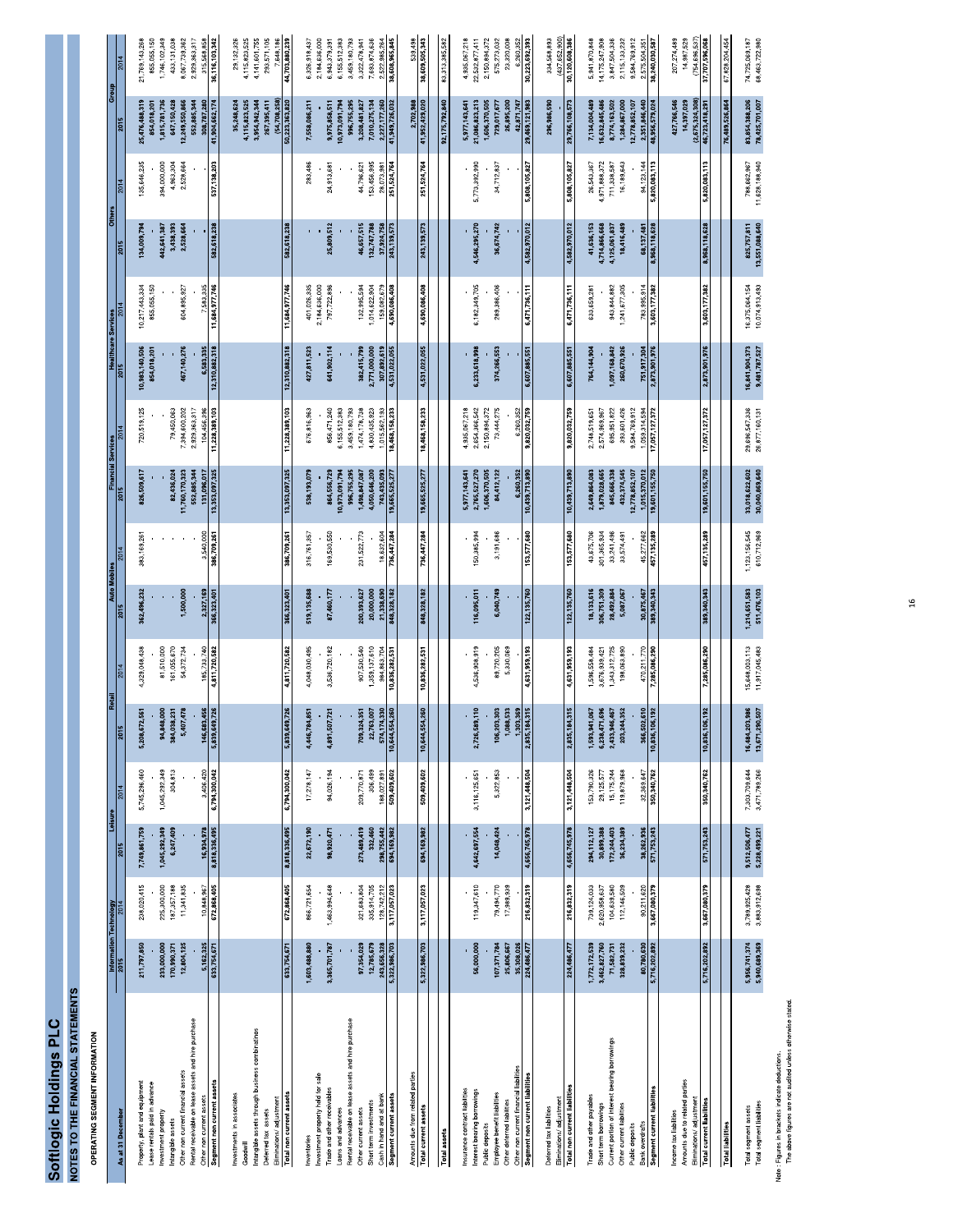# **NOTES TO THE FINANCIAL STATEMENTS**

#### $1.$ **CORPORATE INFORMATION**

Softlogic Holdings PLC, is a public limited company incorporated and domiciled in Sri Lanka and listed on the Colombo Stock Exchange.

The interim financial statements of the Group and the Company for the nine months ended 31 December 2015 were authorised for issue by the Board of directors on 15 February 2016.

#### $2.$ **BASIS OF PREPARATION**

The interim condensed financial statements have been prepared in compliance with Sri Lanka Accounting Standard LKAS 34 - Interim Financial Reporting. These interim condensed financial statements should be read in conjunction with the annual financial statements for the year ended 31 March 2015.

The presentation and classification of the financial statements of the previous period have been amended, where relevant, for better presentation and to be comparable with those of the current period.

The interim financial statements are presented in Sri Lankan Rupees.

#### **CHANGE IN LIFE INSURANCE CONTRACT LIABILITIES** 3.

The results of Asian Alliance Insurance PLC's life business segment is consolidated line by line into the Group's consolidated income statement. The change in life insurance contract liabilities represents the difference between all income and expenditure attributable to life policy holders during the period.

#### **SHARE INFORMATION** 4.

#### **Public Share Holdings** 4.1

The percentage of shares held by the public as at 31 December 2015 was 28.45% (number of public shareholders - 13,775)

### 4.2 Directors' Share Holdings

The number of shares held by the Board of directors are as follows:

| As at                                       | 31-12-2015  |
|---------------------------------------------|-------------|
| A K Pathirage - Chairman/ Managing Director | 363,308,030 |
| G W D H U Gunawardena                       | 57,527,300  |
| R J Perera                                  | 60,836,700  |
| H K Kaimal                                  | 64,870,800  |
| M P R Rasool                                | <b>Nil</b>  |
| Dr S Selliah                                | 2,000,000   |
| W M P L De Alwis, PC                        | <b>Nil</b>  |
| <b>GLH</b> Premaratne                       | <b>Nil</b>  |
| R A Ebell                                   | Nil         |
|                                             | 548,542,830 |
|                                             |             |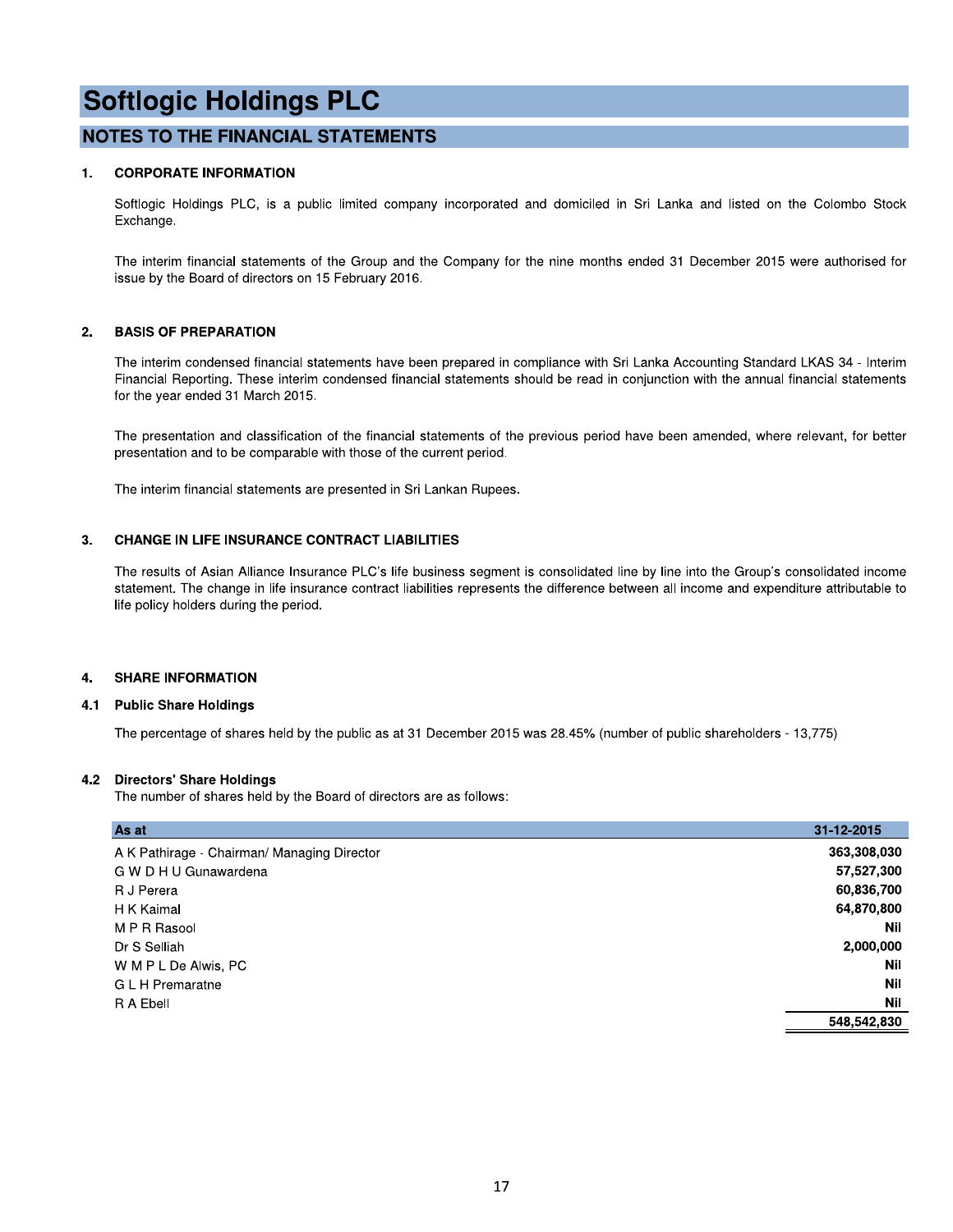# **NOTES TO THE FINANCIAL STATEMENTS**

# 4.3 Twenty Largest Shareholders of the Company are as follows:

|     | <b>NOTES TO THE FINANCIAL STATEMENTS</b>                   |                  |       |
|-----|------------------------------------------------------------|------------------|-------|
| 4.3 | Twenty Largest Shareholders of the Company are as follows: |                  |       |
|     |                                                            | <b>Number of</b> |       |
|     |                                                            | shares           |       |
|     | As at                                                      | 31-12-2015       | $\%$  |
| 1   | Mr. A K Pthirage                                           | 324,358,030      | 41.64 |
| 2   | Mr. H K Kaimal                                             | 64,870,800       | 8.33  |
| 3   | Mr. R J Perera                                             | 60,836,700       | 7.81  |
| 4   | Mr. G W D H U Gunawardena                                  | 57,527,300       | 7.38  |
| 5   | Pemberton Asian Opportunities Fund                         | 46,000,000       | 5.91  |
| 6   | Commercial Bank of Ceylon PLC/ A K Pathirage               | 38,950,000       | 5.00  |
| 7   | <b>Employees Provident Fund</b>                            | 7,230,500        | 0.93  |
| 8   | Rubber Investment Trust Ltd - A/C #01                      | 6,384,277        | 0.82  |
| 9   | Asian Alliance Insurance PLC - A/C #02 (Life Fund)         | 4,591,702        | 0.59  |
| 10  | Bank of Ceylon A/C Ceybank Unit Trust                      | 4,322,784        | 0.55  |
| 11  | Mrs. A Selliah                                             | 4,236,000        | 0.54  |
| 12  | Deutsche Bank AG As Trustee for NAMAL Acuity Value Fund    | 3,996,497        | 0.51  |
| 13  | Arunodhaya Investments (Pvt) Ltd                           | 3,950,000        | 0.51  |
| 14  | Arunodhaya Industries (Pvt) Ltd                            | 3,950,000        | 0.51  |
| 15  | Arunodhaya (Pvt) Ltd                                       | 3,950,000        | 0.51  |
| 16  | Miss. S Subramaniam                                        | 3,800,000        | 0.49  |
| 17  | Mr. V Kailasapillai                                        | 3,800,000        | 0.49  |
| 18  | Mrs. A Kailasapillai                                       | 3,800,000        | 0.49  |
| 19  | Ceylon Investment PLC - A/C #01                            | 3,671,578        | 0.47  |
| 20  | Mr. K Aravinthan                                           | 3,500,000        | 0.45  |

# 5. STATED CAPITAL MOVEMENTS

# 5.1 No of shares

|                        | No of shares |
|------------------------|--------------|
| As at 01 April 2015    | 779,000,000  |
| As at 31 December 2015 | 779,000,000  |

# 5.2 value of shares

|                        | me            |
|------------------------|---------------|
|                        |               |
| As at 01 April 2015    | 5.089.000.000 |
| As at 31 December 2015 | 5,089,000,000 |

# 6. INVESTOR INFORMATION

| As at 01 April 2015                                                             | 5,089,000,000                                                       |  |
|---------------------------------------------------------------------------------|---------------------------------------------------------------------|--|
| As at 31 December 2015                                                          | 5,089,000,000<br>31-12-2015<br>15.50<br>16.60<br>15.00<br>12,074.50 |  |
|                                                                                 |                                                                     |  |
|                                                                                 |                                                                     |  |
| <b>INVESTOR INFORMATION</b>                                                     |                                                                     |  |
| <b>Market Value of Shares</b>                                                   |                                                                     |  |
| The market value of an ordinary share of Softlogic Holdings PLC was as follows. |                                                                     |  |
| Closing price on (Rs.)                                                          |                                                                     |  |
| Highest price recorded for the three months ending (Rs.)                        |                                                                     |  |
| Lowest price recorded for the three months ending (Rs.)                         |                                                                     |  |
| Market Capitalisation (Rs. mn)                                                  |                                                                     |  |
|                                                                                 |                                                                     |  |
|                                                                                 |                                                                     |  |
| Net assets per share at the period end (Rs.)                                    | 9.40                                                                |  |
| Share Trading information from 01 October 2015 to 31 December 2015              |                                                                     |  |
| Number of shares traded                                                         | 11,741,463                                                          |  |
| Value of shares traded (Rs.)                                                    | 182,272,871.00                                                      |  |
|                                                                                 | <b>Ratios</b>                                                       |  |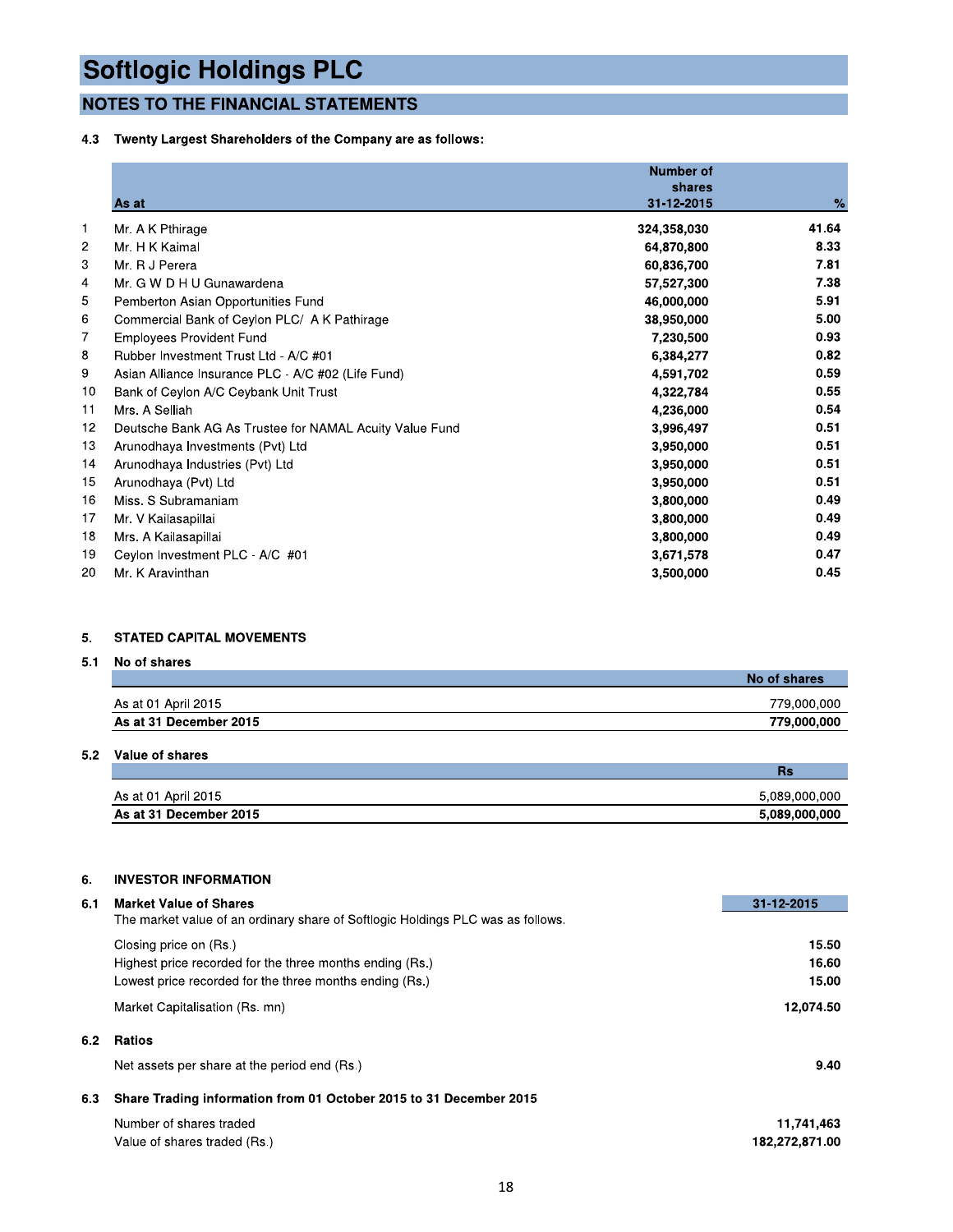# **NOTES TO THE FINANCIAL STATEMENTS**

#### 7. **LISTED DEBENTURES**

#### 7.1 Details regarding the listed debentures are as follows;

10,000,000 rated unsecured redeemable debentures at the face value of Rs. 100.00 each with an annual effective interest rate of 16.70% were issued on 09 September 2013 which will be matured on 09 September 2016.

Interest rate of comparable Government Securities as at 31 December, 2015 - 9.00% (net of tax)

| 7.2 Ratios                                                                    | 31-12-2015 |
|-------------------------------------------------------------------------------|------------|
| Debt/ equity ratio                                                            | 2.90       |
| Quick asset ratio                                                             | 0.70       |
| Interest cover                                                                | 2.60       |
| Debenture Trading information from 01 October 2015 to 31 December 2015<br>7.3 | 31-12-2015 |
| Closing price on                                                              | N/A        |
| Highest price recorded for the three months ending                            | N/A        |
| Lowest price recorded for the three months ending                             | N/A        |
| Interest Yield                                                                | N/A        |
| Year to maturity of trade                                                     | N/A        |

Debentures were not traded during the period from 01 October 2015 to 31 December 2015

#### **CONTINGENCIES** 8.

### **CONTINGENT LIABILITIES**

There were no significant contingent liabilities as at the date of the statement of financial position other than those disclosed below. which require adjustments to or disclosures in the financial statements.

# 8.1 Softlogic Holdings PLC

Softlogic Holdings PLC received an income tax assessments from The Department of Inland Revenue for the years of assessment 2009/10 and 2010/11. The company has lodged an appealed against the said assessment and The Department of Inland Revenue has issued their determination. The Management and the tax consultants has submitted an appeal to the Tax Appeal Commission on that determination.

Based on the information available and the advice of the tax consultants, the Directors are confident that the ultimate resolution of the above contingency is unlikely to have a material adverse effect on the company or on the group.

### 8.2 Asiri Hospital Holdings PLC, Asiri Surgical Hospital PLC and Asiri Hospital Matara (Pvt) Ltd

Pending litigations against Asiri Hospital Holdings PLC, Asiri Surgical Hospital PLC and Asiri Hospital Matara (Pvt) Ltd with a maximum liability of Rs. 43 mn, Rs. 50 mn and Rs. 51 mn respectively exist as at 31 March 2015 (2014 - Asiri Hospital Holdings PLC : Rs. 43 mn, Asiri Surgical Hospital PLC : Rs. Nil and Asiri Hospital Matara (Pvt) Ltd - Rs. 51 mn).

Although there can be no assurance, the directors believe, based on the information currently available, that the ultimate resolution of such legal procedures would not likely to have a material adverse effect on the company or on the group. Accordingly, no provision for any liability has been made in these financial statements.

### 8.3 Asian Alliance Insurance PLC

VAT Assessments were received by Asian Alliance Insurance PLC in October 2011 and April 2013 in relation to taxable periods ended 31 December 2009 and 31 December 2010 amounting to Rs. 4.50 mn and Rs. 26.90 mn respectively.

The Company has filed an appeal in November 2011 on the basis that the underlying computation includes items which are exempt /out of scope of the Value Added Tax Act. The Commissioner General of Inland Revenue has determined the assessment and the Company has appealed to the Tax Appeals Commission and awaiting the final decision.

Based on the information available and the advice of the tax consultants, the Directors are confident that the ultimate resolution of the above contingency is unlikely to have a material adverse effect on the company or on the group.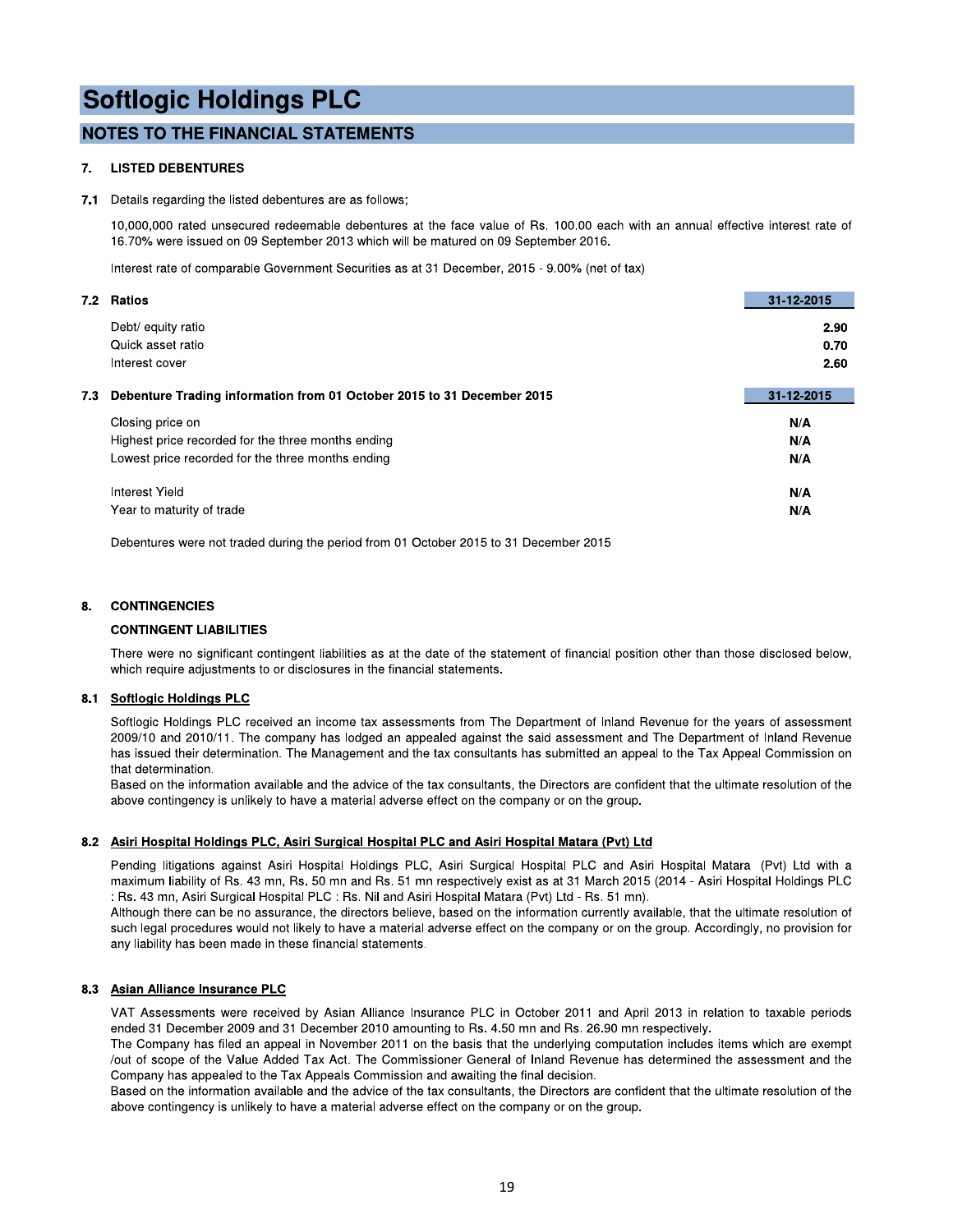# **NOTES TO THE FINANCIAL STATEMENTS**

#### 8. **CONTINGENCIES (cont.......)**

# **CONTINGENT LIABILITIES**

#### Odel PLC 8.4

Odel PLC received an income tax assessments from The Department of Inland Revenue for the years of assessment 2009/10 amounting to Rs. 16.02 mn.

The company has lodged appeals against the said assessments and The Department of Inland Revenue has issued their determinations. The Management and the tax consultants have submitted appeals to the Tax Appeal Commission on that determinations.

Based on the information available and the advice of the tax consultants, the Directors are confident that the ultimate resolution of the above contingencies is unlikely to have a material adverse effect on the respective companies or on the group.

#### 8.5 **Odel Properties (Pvt) Ltd**

Odel Properties (Pvt) Ltd received an income tax assessments from The Department of Inland Revenue for the years of assessment 2011/12 and 2012/13 amounting to Rs. 10.50 mn. The company has lodged appeals against the said assessments

Based on the information available and the advice of the tax consultants, the Directors are confident that the ultimate resolution of the above contingencies is unlikely to have a material adverse effect on the respective companies or on the group.

#### 9. **CAPITAL COMMITMENTS**

As at 31 December 2015, the group had capital commitments contracted but not provided in the financial statements amounting to Rs. 1,095 mn (31 December 2015 - 1,200 mn).

#### 10. **EVENTS AFTER THE REPORTING PERIOD**

There were no significant events subsequent to the date of the statement of financial position, which require disclosure in the financial statements other than the following.

### 10.1 Softlogic Finance PLC - Private placement of ordinary shares

The directors of Softlogic Finance PLC, a subsidiary of Softlogic Holdings PLC resolved to convert out of USD 4.00 mn Unsecured Convertible Subordinated Loan obtained from Nederlandse Financierings-Maatschappij-voor Ontwikkelingslanden N.V. (FMO), USD 2.00 mn was converted to ordiary shares of the company, at a conversion price equal to the Book Value per share based on the audited financial statments of the company as at 31 March 2014 (Rs. 34.96).

Accordingly, 8,240,626 ordinary shares (amounting to Rs. 288,092,284.96) were allotted to FMO by way of a Private Placement on 22 January 2016. These shares were listed on the 26 January 2016.

The stated capital of the company was increased from Rs. 1,404,523,150.00 representing 50,830,362 ordinary shares to Rs. 1,692,615,434.96.00 representing 59,070,988 with the conclusion of the private placement of the said shares.

### 10.2 Softlogic Capital PLC - Investment in Softlogic Finance PLC

Softlogic Capital PLC, a subsidiary of Softlogic Holdings PLC purchased 8,240,626 shares held by Nederlandse Financierings-Maatschappij-voor Ontwikkelingslanden N.V. (FMO) in Softlogic Finance PLC on 27 January 2016 for a total consideration of Rs. 370,828,170.00. Immediately after the acqusition, the controlling stake of the entity increased to 68.44% from 63.33%.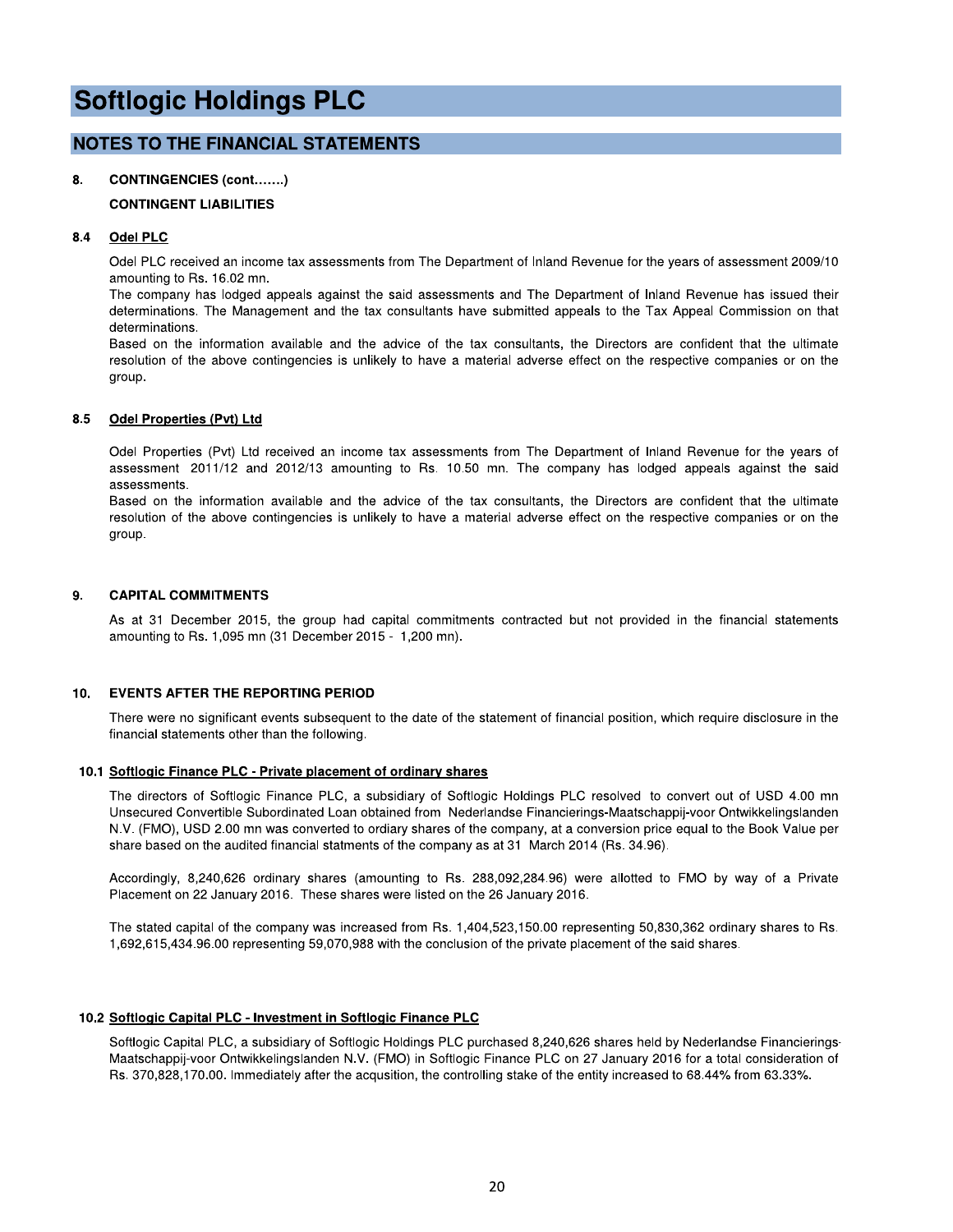# **NOTES TO THE FINANCIAL STATEMENTS**

# **11. RELATED PARTY TRANSACTIONS**

# 11.1 Transactions with related parties

|                                                  | Group                                         |                                               | Company                                       |                                               |
|--------------------------------------------------|-----------------------------------------------|-----------------------------------------------|-----------------------------------------------|-----------------------------------------------|
| In Rs.                                           | <b>Unaudited</b><br>9 months to<br>31-12-2015 | <b>Unaudited</b><br>9 months to<br>31-12-2014 | <b>Unaudited</b><br>9 months to<br>31-12-2015 | <b>Unaudited</b><br>9 months to<br>31-12-2014 |
| <b>Subsidiaries</b>                              |                                               |                                               |                                               |                                               |
| (Purchases) / sales of goods                     | ٠                                             | $\overline{\phantom{a}}$                      | (8,352,103)                                   | (26, 536, 790)                                |
| (Receiving) / rendering of services              |                                               |                                               | 372,411,560                                   | 280,591,540                                   |
| (Purchases) / sale of property plant & equipment |                                               |                                               |                                               | (2,823,650)                                   |
| Loans given / (obtained)                         | ÷                                             | $\overline{\phantom{a}}$                      | 405,179,679                                   | 16,236,322                                    |
| Interest received / (paid)                       |                                               |                                               | 140,716,995                                   | 67,643,000                                    |
| Rent received / (paid)                           | $\blacksquare$                                |                                               | 36,303,837                                    | 17,233,395                                    |
| Dividend received                                | ٠                                             | $\overline{\phantom{a}}$                      | 1,146,097,155                                 | 114,097,655                                   |
| Guarantee charges received                       | ٠                                             |                                               | 90,224,096                                    | 54,424,490                                    |
| Guarantees given / (obtained)                    |                                               |                                               | 21,384,800,000                                | 11,896,328,000                                |
| <b>Associates</b>                                |                                               |                                               |                                               |                                               |
| (Purchases) / sale of property plant & equipment | 5,734,354                                     | 24,604,580                                    |                                               |                                               |
| (Receiving) / rendering of services              | 4,292,812                                     | 9,251,635                                     | 9,875,506                                     | 9,116,900                                     |
| Dividend received                                |                                               | $\overline{a}$                                | 1,000,000                                     | 1,000,000                                     |
| Key management personnel                         |                                               |                                               |                                               |                                               |
| (Receiving) / rendering of services              | ÷                                             |                                               | ÷.                                            |                                               |
| Close family members of KMP                      |                                               |                                               |                                               |                                               |
| (Receiving) / rendering of services              |                                               |                                               |                                               |                                               |

# $11.2$  Terms and conditions of transactions with related parties  $\,$

Transactions with related parties are carried out in the ordinary course of the business. Outstanding current account balances at year end are unsecured, interest free and settlement occurs in cash. Interest bearing borrowings are at pre-determined interest rates and terms.